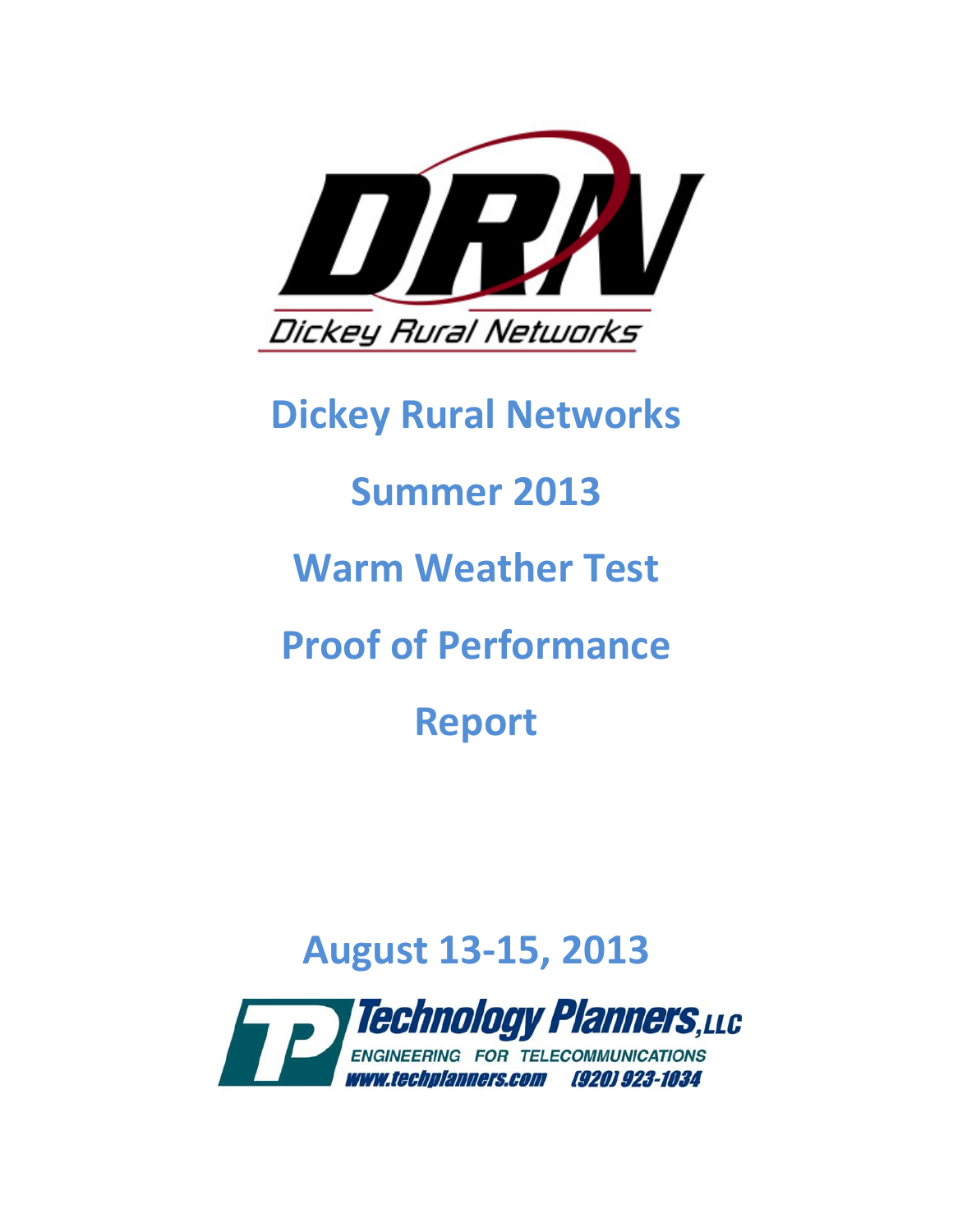

### Dickey Rural Networks CATV System FCC Proof of Performance Testing

Summer 2013

#### **System Description:**

The Dickey Rural Networks CATV network is a fiber to the home (FTTH) system with an RF overlay. There are no architectural components that would be frequency altering after the headend.

#### **Bandwidth:**

The total system bandwidth is 750 MHz. This bandwidth is populated with both analog and digital traffic. Per FCC rules, plant testing will be performed on the analog bandwidth using 12 test channels.

#### **Set Tops:**

Digital tier customers are supplied with set tops by the operator. The RF performance of these units is a matter of the manufacturer's specifications. All are well known units in common usage throughout the industry.

#### **Test Equipment:**

These system performance measurements were made by using the following test instruments: Tektronix 2715 spectrum analyzer, Tektronix TSG-120 test signal generator, RGB Networks SEP processor test signal generation, JDSU SDA-4040D, CLI-1750, & CLI-1450 signal level meters, 100 Ft. length of RG-6 coaxial cable standard to the system.

#### **Headend Equipment:**

The headend hardware was all left in the normal operating condition, supplying the normal programming content. An FCC multiburst video test pattern was substituted for normal video in order to perform the in channel frequency response tests.

#### **System Test Points:**

The quantity of test points selected reflect FCC rules. Time intervals between signal level tests were performed in accordance with FCC rules.

*ENGINEERING FOR TELECOMMUNICATIONS*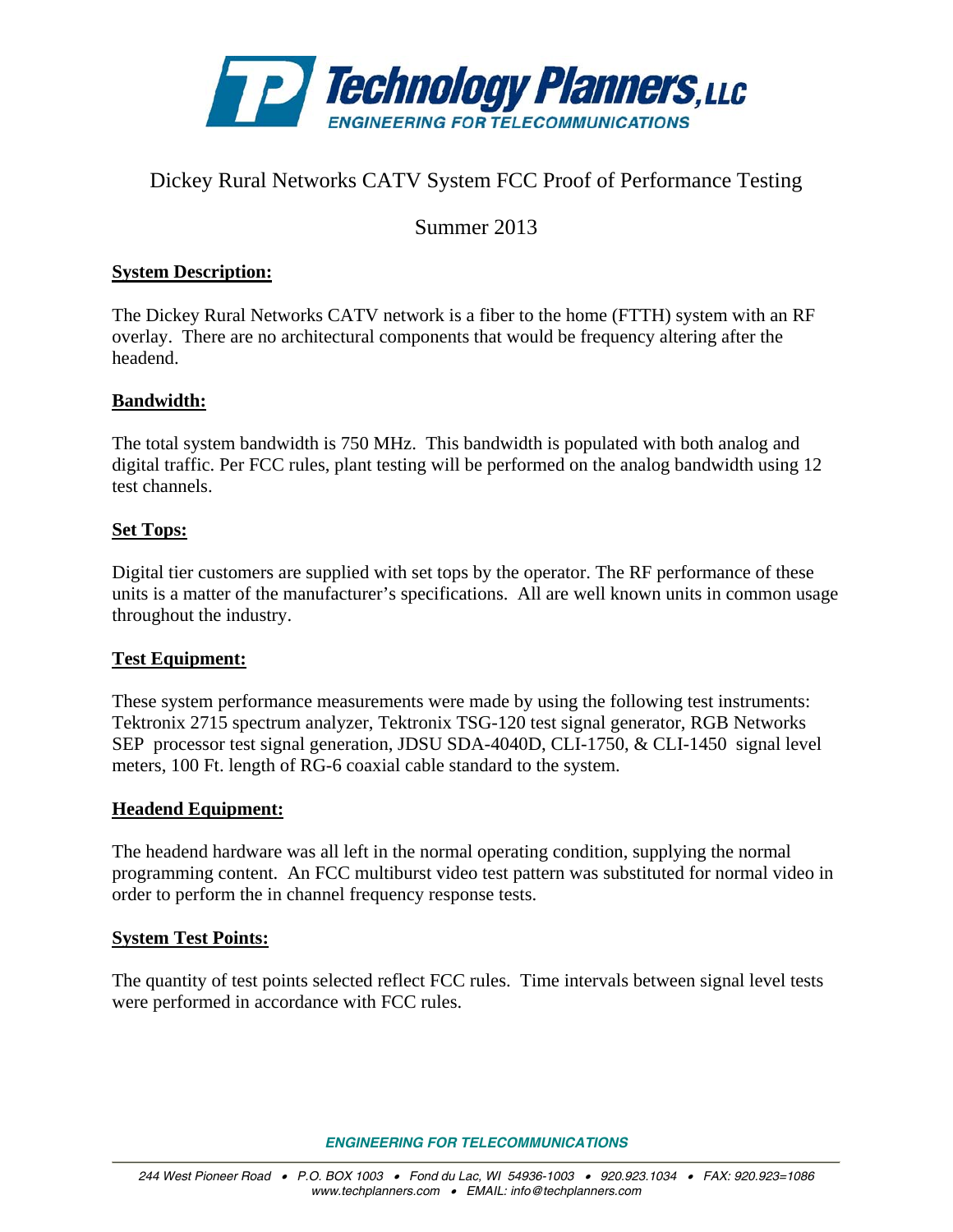| <b>Worksheet File:</b><br><b>HEADEND.wrk</b> |                                     | Site:<br><b>DRN Headend</b>  |                              | <b>Channel Table:</b><br><b>DRNHE.cht</b> |                           | Video Standard:<br><b>NTSC</b>      |              | <b>Aural Offset:</b><br>4.5 |           | Date:<br>8/14/2013 |           |
|----------------------------------------------|-------------------------------------|------------------------------|------------------------------|-------------------------------------------|---------------------------|-------------------------------------|--------------|-----------------------------|-----------|--------------------|-----------|
|                                              |                                     |                              |                              |                                           |                           |                                     |              |                             |           |                    |           |
| <b>Channel</b>                               | <b>Standard</b><br><b>Frequency</b> | Program                      | <b>Vis Car Lev</b><br>(dBmV) | <b>Vis Car Freq</b><br>(MHz)              | Aur Car $\Delta$<br>(dBc) | <b>Aur Car Freq</b><br>Offset (MHz) | $C/N$ (dB)   | CSO (dBc)                   | CTB (dBc) | $ICR \pm (dB)$     | Hum / LFD |
| $\overline{2}$                               | 55.2500                             | <b>GUIDE</b>                 | 19.6                         | 55.249947                                 | $-15.9$                   | 4.499988                            | 45.0         |                             |           |                    | $(\%)$    |
| 4                                            | 67.2500                             | <b>CBS</b>                   | 20.0                         | 67.249936                                 | $-15.0$                   | 4.499998                            | 46.5         |                             |           |                    |           |
| 5                                            | 77.2500                             | <b>CSPN</b>                  | 19.7                         | 77.249951                                 | $-14.4$                   | 4.500000                            | 43.7         |                             |           |                    |           |
| 6                                            | 83.2500                             | ABC                          | 23.5                         | 83.249921                                 | $-14.8$                   | 4.499990                            | 43.7         |                             |           |                    |           |
| 95 A5                                        | 91.2500                             | <b>BEKcen</b>                | 19.4                         | 91.250044                                 | $-15.1$                   | 4.500002                            | 48.9         |                             |           |                    |           |
| 99 A1+<br>$14A +$                            | 115.2750                            | <b>TRNADO</b><br><b>HSN</b>  | 23.2<br>19.2                 | 115.274889<br>121.237200                  | $-16.0$<br>$-15.4$        | 4.499975<br>4.499987                | 46.9<br>52.0 |                             |           |                    |           |
| $15B++$                                      | 121.2375<br>127.2625                | <b>WEATHR</b>                | 20.1                         | 127.262184                                | $-15.5$                   | 4.499989                            | 45.8         |                             |           |                    |           |
| $16C +$                                      | 133.2375                            | <b>DRNCOM</b>                | 20.3                         | 133.236939                                | $-15.2$                   | 4.499980                            | 48.9         |                             |           |                    |           |
| 17 <sub>D</sub>                              | 139.2500                            | QVC                          | 19.6                         | 139.249408                                | $-15.5$                   | 4.499983                            | 45.1         |                             |           |                    |           |
| $\overline{7}$                               | 175.2500                            | <b>BEK</b>                   | 18.2                         | 175.250061                                | $-15.1$                   | 4.499997                            | 44.9         |                             |           |                    |           |
| 8                                            | 181.2500                            | <b>CW</b>                    | 18.0                         | 181.249535                                | $-15.2$                   | 4.499990                            | 46.5         |                             |           |                    |           |
| 9                                            | 187.2500                            | <b>DRNWE</b>                 | 17.8                         | 187.249512                                | $-13.6$                   | 4.499989                            | 46.9         |                             |           |                    |           |
| 10<br>11                                     | 193.2500                            | FOX<br><b>NBC</b>            | 18.2<br>18.8                 | 193.249778                                | $-16.2$<br>$-15.6$        | 4.500038<br>4.499998                | 50.1<br>51.2 |                             |           |                    |           |
| 12                                           | 199.2500<br>205.2500                | CSPAN2                       | 18.6                         | 199.249771<br>205.249861                  | $-15.7$                   | 4.499995                            | 45.4         |                             |           |                    |           |
| 13                                           | 211.2500                            | PBS                          | 18.0                         | 211.249081                                | $-15.4$                   | 4.499983                            | 48.9         |                             |           |                    |           |
| 23J                                          | 217.2500                            | <b>WGN</b>                   | 18.3                         | 217.236239                                | $-14.7$                   | 4.499975                            | 48.2         |                             |           |                    |           |
| 24 K+                                        | 223.2500                            | <b>ESPN</b>                  | 17.6                         | 223.249044                                | $-14.6$                   | 4.499982                            | 45.1         |                             |           |                    |           |
| 25 L++                                       | 229.2625                            | ESPN <sub>2</sub>            | 18.3                         | 229.261199                                | $-14.3$                   | 4.499975                            | 47.3         |                             |           |                    |           |
| 26 M-+                                       | 235.2375                            | <b>ESPNcl</b>                | 17.9                         | 235.236173                                | $-15.0$                   | 4.499955                            | 44.3         |                             |           |                    |           |
| 27 N-+                                       | 241.2375                            | <b>ESPNew</b>                | 17.6                         | 241.236147                                | $-15.1$                   | 4.499976                            | 47.3         |                             |           |                    |           |
| 28 O-+                                       | 247.2375                            | TBS<br>LIFETM                | 18.2                         | 247.236119<br>253.236088                  | $-15.8$                   | 4.499974<br>4.499965                | 50.3<br>44.7 |                             |           |                    |           |
| 29 P-+<br>30 Q-+                             | 253.2375<br>259.2375                | <b>DISNEY</b>                | 17.9<br>18.4                 | 259.236062                                | $-15.9$<br>$-15.3$        | 4.499978                            | 47.2         |                             |           |                    |           |
| $31 R +$                                     | 265.2375                            | <b>USA</b>                   | 18.3                         | 265.236038                                | $-15.4$                   | 4.499977                            | 48.1         |                             |           |                    |           |
| $32S+$                                       | 271.2375                            | ABCfam                       | 18.1                         | 271.236179                                | $-15.1$                   | 4.499973                            | 41.8         |                             |           |                    |           |
| 33 T++                                       | 277.2625                            | <b>MTV</b>                   | 18.3                         | 277.261135                                | $-14.4$                   | 4.499967                            | 47.4         |                             |           |                    |           |
| 34 U-+                                       | 283.2375                            | <b>CMT</b>                   | 18.1                         | 283.236092                                | $-14.6$                   | 4.499996                            | 45.8         |                             |           |                    |           |
| $35 V+$                                      | 289.2375                            | $VH-1$                       | 18.8                         | 289.236044                                | $-15.2$                   | 4.499986                            | 47.0         |                             |           |                    |           |
| 36 W-+                                       | 295.2375                            | <b>SPIKE</b>                 | 18.7                         | 295.236001                                | $-15.3$                   | 4.499978                            | 43.3         |                             |           |                    |           |
| 37 AA-+<br>38 BB-+                           | 301.2375<br>307.2375                | TNT<br><b>DISCVR</b>         | 18.3<br>18.4                 | 301.235970<br>307.235939                  | $-14.0$<br>$-15.3$        | 4.499995<br>4.499980                | 43.3<br>47.0 |                             |           |                    |           |
| 39 CC-+                                      | 313.2375                            | <b>NICK</b>                  | 18.9                         | 313.235914                                | $-15.4$                   | 4.499975                            | 43.3         |                             |           |                    |           |
| 40 DD-+                                      | 319.2375                            | <b>HEADLN</b>                | 18.4                         | 319.237176                                | $-15.5$                   | 4.500006                            | 44.4         |                             |           |                    |           |
| 41 EE-+                                      | 325.2375                            | FOXsn                        | 18.5                         | 325.237173                                | $-15.0$                   | 4.499992                            | 45.5         |                             |           |                    |           |
| 42 FF++                                      | 331.2750                            | ANIMAL                       | 17.4                         | 331.274174                                | $-15.0$                   | 4.499994                            | 47.9         |                             |           |                    |           |
| 43 GG-+                                      | 337.2375                            | AMC                          | 17.9                         | 337.236661                                | $-14.5$                   | 4.499992                            | 43.0         |                             |           |                    |           |
| 44 HH-+                                      | 343.2375                            | <b>HISTRY</b>                | 18.3                         | 343.236066                                | $-15.2$                   | 4.499979                            | 43.3         |                             |           |                    |           |
| 45 II-+<br>46 JJ-+                           | 349.2375<br>355.2375                | TLC<br><b>TOON</b>           | 18.3<br>17.8                 | 349.236049<br>355.235192                  | $-15.7$<br>$-15.6$        | 4.499973<br>4.499973                | 47.0<br>43.0 |                             |           |                    |           |
| 47 KK++                                      | 361.2625                            | <b>HGTV</b>                  | 18.2                         | 361.261606                                | $-15.6$                   | 4.499984                            | 43.7         |                             |           |                    |           |
| 48 LL-+                                      | 367.2375                            | A&E                          | 17.8                         | 367.237881                                | $-15.0$                   | 4.500001                            | 46.7         |                             |           |                    |           |
| 49 MM-+                                      | 373.2375                            | CNBC                         | 18.4                         | 373.237894                                | $-15.6$                   | 4.500002                            | 44.8         |                             |           |                    |           |
| 50 NN-+                                      | 379.2375                            | <b>OWN</b>                   | 18.1                         | 379.237899                                | $-15.2$                   | 4.500009                            | 47.4         |                             |           |                    |           |
| 51 00-+                                      | 385.2375                            | <b>TCM</b>                   | 18.0                         | 385.237904                                | $-15.6$                   | 4.500007                            | 45.9         |                             |           |                    |           |
| 52 PP-+                                      | 391.2375                            | <b>OUTDR</b>                 | 17.9                         | 391.237910                                | $-15.6$                   | 4.500004                            | 48.2         |                             |           |                    |           |
| 53 QQ-+                                      | 397.2375                            | <b>TRAVEL</b>                | 18.1                         | 397.237921                                | $-15.2$                   | 4.500003                            | 45.1         |                             |           |                    |           |
| <b>54 RR</b><br>55 SS                        | 403.2500<br>409.2500                | <b>CNN</b><br>DIY            | 17.8<br>21.8                 | 403.250428<br>409.250443                  | $-15.6$<br>$-13.3$        | 4.500004<br>4.500012                | 47.3<br>44.3 |                             |           |                    |           |
| 56 TT                                        | 415.2500                            | <b>NATGEO</b>                | 17.3                         | 415.247318                                | $-15.0$                   | 4.499968                            | 47.3         |                             |           |                    |           |
| 57 UU                                        | 421.2500                            | FOXnew                       | 17.6                         | 421.247282                                | $-14.0$                   | 4.499967                            | 50.3         |                             |           |                    |           |
| <b>58 VV</b>                                 | 427.2500                            | <b>TVLAND</b>                | 17.1                         | 427.247238                                | $-15.4$                   | 4.499970                            | 44.7         |                             |           |                    |           |
| 59 WW                                        | 433.2500                            | <b>MSNBC</b>                 | 17.3                         | 433.247201                                | $-15.9$                   | 4.499963                            | 47.2         |                             |           |                    |           |
| 60 XX                                        | 439.2500                            | <b>BRAVO</b>                 | 17.6                         | 439.247168                                | $-12.0$                   | 4.499968                            | 48.1         |                             |           |                    |           |
| 61 YY<br>62 ZZ                               | 445.2500<br>451.2500                | <b>DSNYxd</b><br><b>GOLF</b> | 17.4<br>17.1                 | 445.248166<br>451.247091                  | $-15.4$<br>$-15.4$        | 4.499988<br>4.499962                | 41.8<br>47.4 |                             |           |                    |           |
| 63 AAA                                       | 457.2500                            | COMEDY                       | 17.3                         | 457.248114                                | $-15.8$                   | 4.499944                            | 45.8         |                             |           |                    |           |
| 64 BBB                                       | 463.2500                            | <b>FOOD</b>                  | 17.0                         | 463.247016                                | $-12.2$                   | 4.499966                            | 47.0         |                             |           |                    |           |
| 65 CCC                                       | 469.2500                            | GSN                          | 17.4                         | 469.249427                                | $-14.8$                   | 4.499998                            | 43.3         |                             |           |                    |           |
| 66 DDD                                       | 475.2500                            | <b>BOOM</b>                  | 17.1                         | 475.249419                                | $-15.6$                   | 4.500001                            | 43.3         |                             |           |                    |           |
| 67 EEE                                       | 481.2500                            | FX                           | 17.3                         | 481.249410                                | $-15.9$                   | 4.499993                            | 47.0         |                             |           |                    |           |
| 68 FFF                                       | 487.2500                            | FOXspt                       | 17.7                         | 487.249401                                | $-15.0$                   | 4.499997                            | 43.3         |                             |           |                    |           |
| 69 GGG                                       | 493.2500                            | YouToo                       | 17.2                         | 493.249394                                | $-16.1$                   | 4.499990                            | 44.4         |                             |           |                    |           |
| <b>70 HHH</b>                                | 499.2500                            | GAC                          | 17.4                         | 499.249381                                | $-15.2$                   | 4.499987                            | 45.5         |                             |           |                    |           |
| 71 III<br>72 JJJ                             | 505.2500<br>511.2500                | truTV<br><b>HLMARK</b>       | 22.2<br>16.8                 | 505.249379<br>511.249365                  | $-15.7$<br>$-14.7$        | 4.499996<br>4.499997                | 45.5<br>47.9 |                             |           |                    |           |
| <b>73 KKK</b>                                | 517.2500                            | OXYGEN                       | 16.6                         | 517.249683                                | $-14.3$                   | 4.500003                            | 47.3         |                             |           |                    |           |
| <b>74 LLL</b>                                | 523.2500                            | <b>NBCspt</b>                | 16.3                         | 523.249678                                | $-14.6$                   | 4.499997                            | 50.3         |                             |           |                    |           |
| 75 MMM                                       | 529.2500                            | <b>ION</b>                   | 16.5                         | 529.249674                                | $-15.0$                   | 4.499999                            | 44.7         |                             |           |                    |           |
| <b>76 NNN</b>                                | 535.2500                            | <b>RFD TV</b>                | 17.1                         | 535.248691                                | $-14.8$                   | 4.499991                            | 45.8         |                             |           |                    |           |
| 77000                                        | 541.2500                            | SyFy                         | 16.9                         | 541.249666                                | $-14.8$                   | 4.500011                            | 48.9         |                             |           |                    |           |
| <b>78 PPP</b>                                | 547.2500                            | SPTMEN                       | 16.9                         | 547.249663                                | $-14.9$                   | 4.499983                            | 45.1         |                             |           |                    |           |
| 79 QQQ                                       | 553.2500                            | SOAPnt                       | 17.7                         | 553.249641                                | $-14.6$                   | 4.499996                            | 47.4         |                             |           |                    |           |

\*Note: Additonal testing has been performed in some locations for completeness.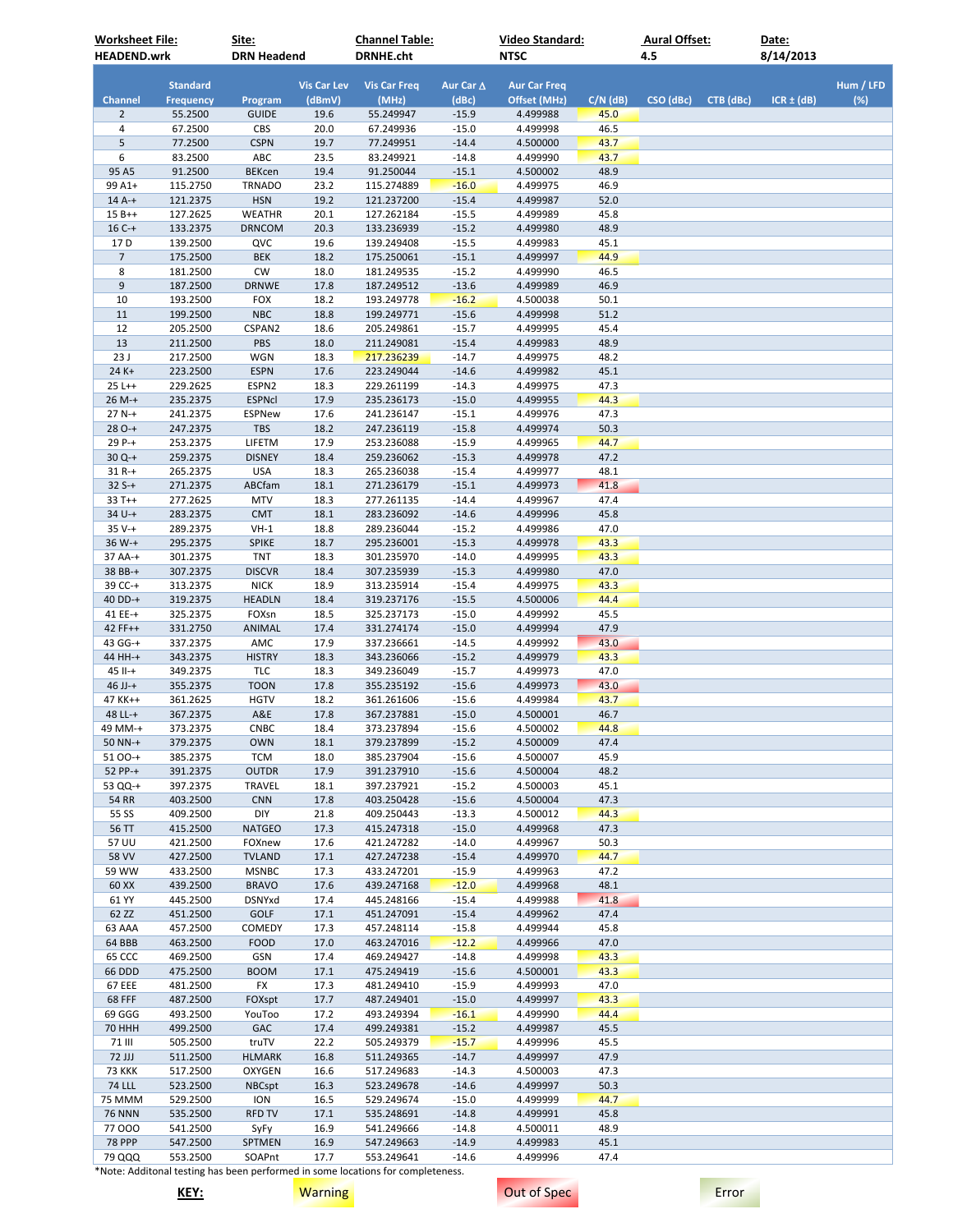| Site:          | Forbes, ND                          |               |                              |                       | Date:                     | 8/13/2013                           |            |           |           |                |                  |
|----------------|-------------------------------------|---------------|------------------------------|-----------------------|---------------------------|-------------------------------------|------------|-----------|-----------|----------------|------------------|
| <b>Channel</b> | <b>Standard</b><br><b>Frequency</b> | Program       | <b>Vis Car Lev</b><br>(dBmV) | Vis Car Freq<br>(MHz) | Aur Car $\Delta$<br>(dBc) | <b>Aur Car Freg</b><br>Offset (MHz) | $C/N$ (dB) | CSO (dBc) | CTB (dBc) | $ICR \pm (dB)$ | Hum / LFD<br>(%) |
| $\overline{2}$ | 55.2500                             | <b>GUIDE</b>  | 17.0                         | 55.249945             | $-15.7$                   | 4.499995                            | 39.7       | $-48.00$  | $-64.10$  | 0.4            |                  |
| 7              | 175.2500                            | <b>BEK</b>    | 16.0                         | 175.250097            | $-18.0$                   | 4.499981                            | 39.3       | $-45.00$  | $-59.20$  | 0.5            |                  |
| 23J            | 217.2500                            | <b>WGN</b>    | 16.3                         | 217.236280            | $-14.7$                   | 4.499967                            | 41.7       | $-53.90$  | $-62.10$  | 0.3            |                  |
| $28O-+$        | 247.2375                            | <b>TBS</b>    | 16.7                         | 247.236115            | $-16.0$                   | 4.499976                            | 40.4       | $-50.00$  | $-61.00$  | 0.2            | 0.5              |
| $32S+$         | 271.2375                            | ABCfam        | 16.6                         | 271.236143            | $-15.5$                   | 4.499972                            | 34.6       | $-49.70$  | $-62.50$  | 0.5            |                  |
| $46$ JJ-+      | 355.2375                            | <b>TOON</b>   | 16.5                         | 355.235192            | $-15.4$                   | 4.499969                            | 36.6       | $-52.10$  | $-60.20$  | 0.8            |                  |
| 55 SS          | 409.2500                            | <b>DIY</b>    | 16.8                         | 409.250429            | $-13.5$                   | 4.500002                            | 39.0       | $-51.00$  | $-59.40$  | 0.8            |                  |
| 58 VV          | 427.2500                            | <b>TVLAND</b> | 16.7                         | 427.247227            | $-15.6$                   | 4.499976                            | 42.6       | $-51.00$  | $-59.40$  | 0.9            |                  |
| 61 YY          | 445.2500                            | <b>DSNYxd</b> | 16.8                         | 445.248166            | $-15.6$                   | 4.499981                            | 41.2       | $-47.90$  | $-59.40$  | 0.9            |                  |
| 69 GGG         | 493.2500                            | YouToo        | 16.5                         | 493.249376            | $-15.5$                   | 4.500001                            | 41.5       | $-49.30$  | $-61.50$  | 0.9            |                  |
| <b>71 III</b>  | 505.2500                            | truTV         | 17.2                         | 505.249362            | $-15.6$                   | 4.499994                            | 41.3       | $-49.30$  | $-59.80$  | 0.9            |                  |
| 79 QQQ         | 553.2500                            | SOAPnt        | 16.5                         | 553.249647            | $-14.9$                   | 4.499992                            | 41.5       | $-48.30$  | $-64.40$  | 1.0            |                  |

| Site:          | Jud, ND                             |               |                              |                              | Date:                     | 8/14/2013                           |            |           |           |                |                  |
|----------------|-------------------------------------|---------------|------------------------------|------------------------------|---------------------------|-------------------------------------|------------|-----------|-----------|----------------|------------------|
| <b>Channel</b> | <b>Standard</b><br><b>Frequency</b> | Program       | <b>Vis Car Lev</b><br>(dBmV) | <b>Vis Car Freq</b><br>(MHz) | Aur Car $\Delta$<br>(dBc) | <b>Aur Car Freq</b><br>Offset (MHz) | $C/N$ (dB) | CSO (dBc) | CTB (dBc) | $ICR \pm (dB)$ | Hum / LFD<br>(%) |
| $\overline{2}$ | 55.2500                             | <b>GUIDE</b>  | 11.2                         | 55.249942                    | $-15.0$                   | 4.499999                            | 40.2       | $-48.10$  | $-67.20$  | 0.6            |                  |
| $\overline{7}$ | 175.2500                            | BEK           | 12.0                         | 175.250079                   | $-18.3$                   | 4.499981                            | 40.4       | $-48.40$  | $-67.80$  | 0.6            |                  |
| 23J            | 217.2500                            | <b>WGN</b>    | 12.7                         | 217.236272                   | $-14.7$                   | 4.499973                            | 41.2       | $-48.70$  | $-68.10$  | 0.3            |                  |
| $28O +$        | 247.2375                            | TBS           | 13.4                         | 247.236104                   | $-16.0$                   | 4.499976                            | 41.2       | $-47.00$  | $-68.10$  | 0.4            |                  |
| $32S+$         | 271.2375                            | ABCfam        | 13.1                         | 271.236134                   | $-15.5$                   | 4.499978                            | 42.6       | $-48.40$  | $-67.80$  | 0.3            |                  |
| $46$ JJ-+      | 355.2375                            | <b>TOON</b>   | 12.6                         | 355.235189                   | $-15.5$                   | 4.499970                            | 40.9       | $-49.80$  | $-66.90$  | 0.6            |                  |
| 55 SS          | 409.2500                            | <b>DIY</b>    | 12.6                         | 409.250428                   | $-13.0$                   | 4.500006                            | 41.5       | $-49.00$  | $-67.00$  | 0.6            |                  |
| 58 VV          | 427.2500                            | <b>TVLAND</b> | 13.0                         | 427.247220                   | $-15.7$                   | 4.499968                            | 41.5       | $-45.10$  | $-67.60$  | 0.4            |                  |
| 61 YY          | 445.2500                            | <b>DSNYxd</b> | 12.8                         | 445.248136                   | $-15.3$                   | 4.499984                            | 40.8       | $-48.70$  | $-67.40$  | 0.7            |                  |
| 69 GGG         | 493.2500                            | YouToo        | 13.0                         | 493.249370                   | $-15.5$                   | 4.499995                            | 41.2       | $-48.40$  | $-68.10$  | 1.0            |                  |
| <b>71 III</b>  | 505.2500                            | truTV         | 13.8                         | 505.249360                   | $-15.5$                   | 4.499996                            | 42.6       | $-50.10$  | $-69.20$  | 0.4            |                  |
| 79 QQQ         | 553.2500                            | SOAPnt        | 12.7                         | 553.249641                   | $-14.6$                   | 4.499996                            | 40.9       | $-49.40$  | $-68.20$  | 1.1            | 0.3              |

| Site:          | Kathryn, ND                         |               |                              |                              | Date:                     | 8/14/2013                           |            |           |           |                |                  |
|----------------|-------------------------------------|---------------|------------------------------|------------------------------|---------------------------|-------------------------------------|------------|-----------|-----------|----------------|------------------|
| <b>Channel</b> | <b>Standard</b><br><b>Frequency</b> | Program       | <b>Vis Car Lev</b><br>(dBmV) | <b>Vis Car Freq</b><br>(MHz) | Aur Car $\Delta$<br>(dBc) | <b>Aur Car Freq</b><br>Offset (MHz) | $C/N$ (dB) | CSO (dBc) | CTB (dBc) | $ICR \pm (dB)$ | Hum / LFD<br>(%) |
| $\overline{2}$ | 55.2500                             | <b>GUIDE</b>  | 17.9                         | 55.249943                    | $-15.4$                   | 4.499993                            | 40.1       | $-47.70$  | $-66.10$  | 0.9            | 0.7              |
| $\overline{7}$ | 175.2500                            | <b>BEK</b>    | 17.2                         | 175.250091                   | $-18.8$                   | 4.499981                            | 39.1       | $-44.90$  | $-61.90$  | 1.0            |                  |
| 23J            | 217.2500                            | <b>WGN</b>    | 17.6                         | 217.236277                   | $-14.9$                   | 4.499970                            | 41.2       | $-48.00$  | $-58.10$  | 0.5            |                  |
| $28O-+$        | 247.2375                            | <b>TBS</b>    | 18.0                         | 247.236101                   | $-16.0$                   | 4.499972                            | 41.2       | $-52.90$  | $-58.50$  | 0.6            |                  |
| $32S+$         | 271.2375                            | ABCfam        | 17.9                         | 271.236102                   | $-15.5$                   | 4.499971                            | 42.6       | $-48.70$  | $-59.00$  | 0.4            |                  |
| 46 JJ-+        | 355.2375                            | <b>TOON</b>   | 17.6                         | 355.235172                   | $-15.2$                   | 4.499969                            | 40.9       | $-47.60$  | $-58.80$  | 0.8            |                  |
| 55 SS          | 409.2500                            | <b>DIY</b>    | 17.8                         | 409.250392                   | $-13.5$                   | 4.500011                            | 40.5       | $-49.70$  | $-56.90$  | 0.9            |                  |
| 58 VV          | 427.2500                            | <b>TVLAND</b> | 17.7                         | 427.247197                   | $-15.5$                   | 4.499973                            | 41.6       | $-49.40$  | $-56.20$  | 0.9            |                  |
| 61 YY          | 445.2500                            | <b>DSNYxd</b> | 17.8                         | 445.248116                   | $-15.6$                   | 4.499980                            | 42.0       | $-49.00$  | $-56.20$  | 0.6            |                  |
| 69 GGG         | 493.2500                            | YouToo        | 17.6                         | 493.249353                   | $-15.4$                   | 4.499998                            | 41.3       | $-46.00$  | $-53.80$  | 0.6            |                  |
| 71 III         | 505.2500                            | truTV         | 18.7                         | 505.249334                   | $-15.7$                   | 4.499990                            | 41.0       | $-52.20$  | $-55.50$  | 0.6            |                  |
| 79 QQQ         | 553.2500                            | SOAPnt        | 17.7                         | 553.249622                   | $-14.6$                   | 4.499991                            | 42.4       | $-49.00$  | $-59.20$  | 1.1            |                  |

**KEY:** Warning **Warning COUT OUT OUT SPEC**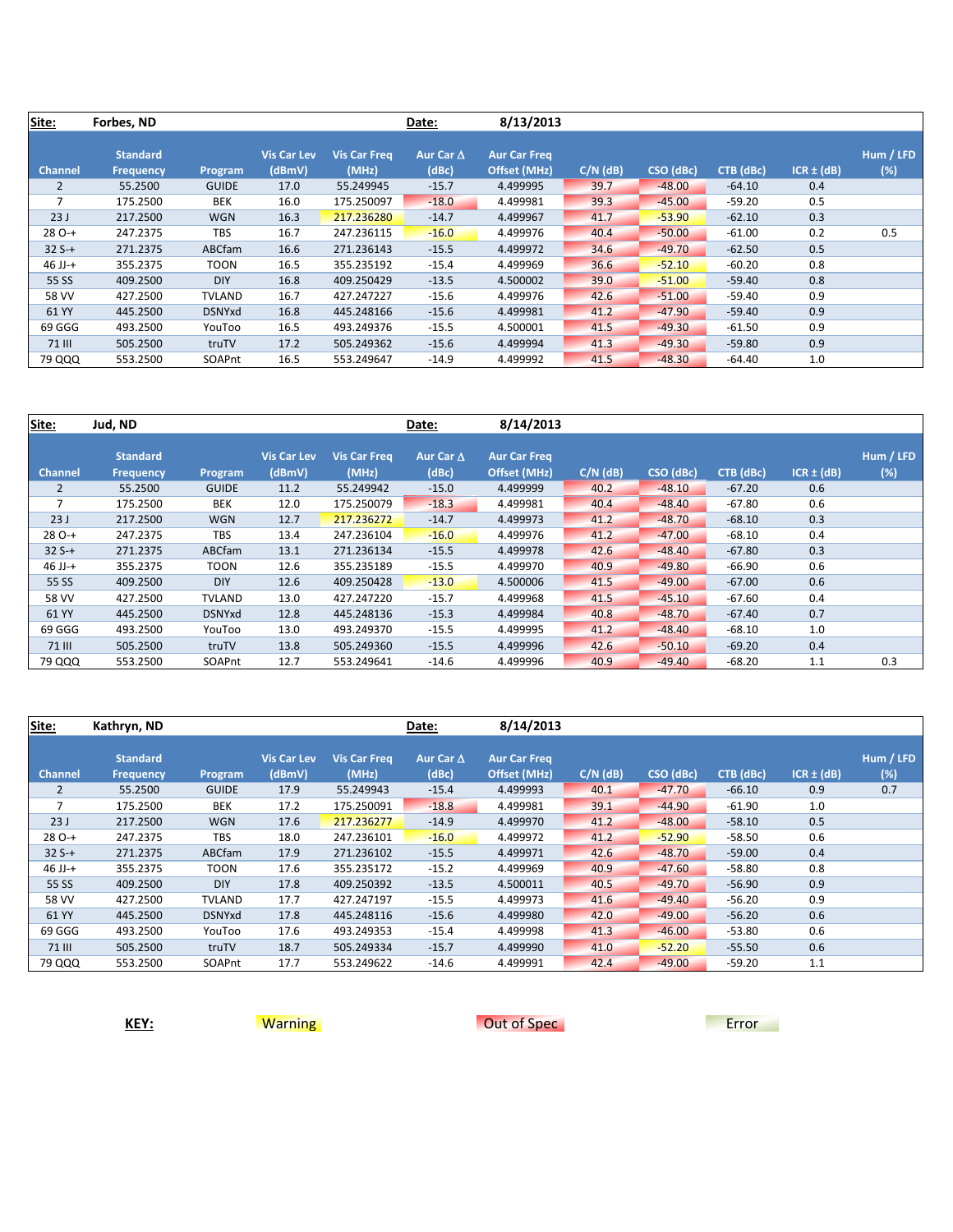| Site:          | Litchville, ND                      |               |                              |                              | Date:                     | 8/14/2013                           |            |           |           |                |                  |
|----------------|-------------------------------------|---------------|------------------------------|------------------------------|---------------------------|-------------------------------------|------------|-----------|-----------|----------------|------------------|
| <b>Channel</b> | <b>Standard</b><br><b>Frequency</b> | Program       | <b>Vis Car Lev</b><br>(dBmV) | <b>Vis Car Freg</b><br>(MHz) | Aur Car $\Delta$<br>(dBc) | <b>Aur Car Freg</b><br>Offset (MHz) | $C/N$ (dB) | CSO (dBc) | CTB (dBc) | $ICR \pm (dB)$ | Hum / LFD<br>(%) |
| $\overline{2}$ | 55.2500                             | <b>GUIDE</b>  | 11.5                         | 55.249946                    | $-15.4$                   | 4.499991                            | 39.5       | $-48.10$  | $-66.9$   | 0.6            |                  |
| 7              | 175.2500                            | <b>BEK</b>    | 12.0                         | 175.250092                   | $-14.8$                   | 4.500005                            | 37.1       | $-44.90$  | $-62.4$   | 0.5            |                  |
| 23J            | 217.2500                            | <b>WGN</b>    | 13.0                         | 217.236293                   | $-14.7$                   | 4.499972                            | 41.1       | $-48.70$  | $-64.6$   | 0.4            |                  |
| $28O - +$      | 247.2375                            | <b>TBS</b>    | 13.1                         | 247.236125                   | $-15.9$                   | 4.499973                            | 34.1       | $-47.00$  | $-64.3$   | 0.5            |                  |
| $32S+$         | 271.2375                            | ABCfam        | 13.1                         | 271.236147                   | $-15.4$                   | 4.499985                            | 42.2       | $-48.40$  | $-64.5$   | 0.5            |                  |
| 46 JJ-+        | 355.2375                            | <b>TOON</b>   | 12.4                         | 355.235205                   | $-15.3$                   | 4.499971                            | 38.1       | $-49.80$  | $-63.4$   | 0.3            |                  |
| 55 SS          | 409.2500                            | <b>DIY</b>    | 12.7                         | 409.250455                   | $-13.4$                   | 4.500003                            | 41.2       | $-47.30$  | $-59.9$   | 0.8            | 0.6              |
| 58 VV          | 427.2500                            | <b>TVLAND</b> | 12.9                         | 427.247240                   | $-15.5$                   | 4.499970                            | 39.8       | $-49.40$  | $-62.0$   | 0.4            |                  |
| 61 YY          | 445.2500                            | <b>DSNYxd</b> | 13.1                         | 445.248161                   | $-15.2$                   | 4.499983                            | 41.5       | $-48.00$  | $-62.9$   | 0.3            |                  |
| 69 GGG         | 493.2500                            | YouToo        | 13.3                         | 493.249382                   | $-15.4$                   | 4.500006                            | 41.5       | $-50.50$  | $-61.5$   | 0.9            |                  |
| <b>71 III</b>  | 505.2500                            | truTV         | 14.0                         | 505.249375                   | $-15.5$                   | 4.499987                            | 40.8       | $-55.20$  | $-61.4$   | 0.3            |                  |
| 79 QQQ         | 553.2500                            | SOAPnt        | 13.2                         | 553.249645                   | $-14.6$                   | 4.500000                            | 41.2       | $-49.70$  | $-62.4$   | 1.1            |                  |

| Site:          | Lisbon, ND                          |               |                              |                              | Date:                     | 8/14/2013                           |            |           |           |                |                  |
|----------------|-------------------------------------|---------------|------------------------------|------------------------------|---------------------------|-------------------------------------|------------|-----------|-----------|----------------|------------------|
| <b>Channel</b> | <b>Standard</b><br><b>Frequency</b> | Program       | <b>Vis Car Lev</b><br>(dBmV) | <b>Vis Car Freq</b><br>(MHz) | Aur Car $\Delta$<br>(dBc) | <b>Aur Car Freq</b><br>Offset (MHz) | $C/N$ (dB) | CSO (dBc) | CTB (dBc) | $ICR \pm (dB)$ | Hum / LFD<br>(%) |
| $\overline{2}$ | 55.2500                             | <b>GUIDE</b>  | 9.7                          | 55.249947                    | $-15.6$                   | 4.499993                            | 42.7       | $-48.30$  | $-68.1$   | 0.4            |                  |
| $\overline{7}$ | 175.2500                            | BEK           | 8.8                          | 175.250077                   | $-17.7$                   | 4.499985                            | 39.2       | $-46.90$  | $-67.6$   | 0.5            |                  |
| 23J            | 217.2500                            | <b>WGN</b>    | 8.9                          | 217.236235                   | $-14.6$                   | 4.499975                            | 43.8       | $-52.50$  | $-67.3$   | 0.3            |                  |
| $28O-+$        | 247.2375                            | <b>TBS</b>    | 9.7                          | 247.236029                   | $-16.3$                   | 4.499973                            | 34.7       | $-50.40$  | $-67.9$   | 0.4            |                  |
| $32S+$         | 271.2375                            | ABCfam        | 9.1                          | 271.236059                   | $-15.2$                   | 4.499979                            | 34.4       | $-48.30$  | $-66.3$   | 0.4            |                  |
| $46$ JJ-+      | 355.2375                            | <b>TOON</b>   | 8.8                          | 355.235147                   | $-15.6$                   | 4.499971                            | 39.8       | $-50.40$  | $-64.9$   | 0.5            | 0.8              |
| 55 SS          | 409.2500                            | <b>DIY</b>    | 8.6                          | 409.250373                   | $-13.7$                   | 4.499998                            | 40.5       | $-49.00$  | $-63.5$   | 0.6            |                  |
| 58 VV          | 427.2500                            | <b>TVLAND</b> | 8.4                          | 427.247198                   | $-15.9$                   | 4.499972                            | 42.1       | $-45.10$  | $-64.5$   | 0.7            |                  |
| 61 YY          | 445.2500                            | <b>DSNYxd</b> | 8.0                          | 445.248137                   | $-15.4$                   | 4.499988                            | 43.9       | $-48.70$  | $-64.8$   | 0.4            |                  |
| 69 GGG         | 493.2500                            | YouToo        | 7.0                          | 493.249366                   | $-15.7$                   | 4.499990                            | 41.9       | $-48.40$  | $-65.5$   | 0.8            |                  |
| <b>71 III</b>  | 505.2500                            | truTV         | 7.7                          | 505.249355                   | $-15.7$                   | 4.499991                            | 42.9       | $-50.40$  | $-67.7$   | 0.9            |                  |
| 79 QQQ         | 553.2500                            | SOAPnt        | 6.5                          | 553.249645                   | $-14.9$                   | 4.499998                            | 40.4       | $-49.40$  | $-64.5$   | 0.8            |                  |

| Site:          | Rutland, ND                         |               |                       |                              | Date:                     | 8/14/2013                           |            |           |           |                |                  |
|----------------|-------------------------------------|---------------|-----------------------|------------------------------|---------------------------|-------------------------------------|------------|-----------|-----------|----------------|------------------|
| <b>Channel</b> | <b>Standard</b><br><b>Frequency</b> | Program       | Vis Car Lev<br>(dBmV) | <b>Vis Car Freq</b><br>(MHz) | Aur Car $\Delta$<br>(dBc) | <b>Aur Car Freq</b><br>Offset (MHz) | $C/N$ (dB) | CSO (dBc) | CTB (dBc) | $ICR \pm (dB)$ | Hum / LFD<br>(%) |
| $\overline{2}$ | 55.2500                             | <b>GUIDE</b>  | 13.4                  | 55.249934                    | $-15.1$                   | 4.499999                            | 41.4       | $-46.80$  | $-68.5$   | 0.7            |                  |
|                | 175.2500                            | BEK           | 14.0                  | 175.250034                   | $-19.2$                   | 4.499985                            | 37.4       | $-44.90$  | $-68.6$   | 0.5            |                  |
| 23J            | 217.2500                            | <b>WGN</b>    | 14.5                  | 217.236215                   | $-14.6$                   | 4.499961                            | 43.8       | $-51.80$  | $-67.2$   | 0.3            |                  |
| $28O +$        | 247.2375                            | TBS.          | 15.0                  | 247.236034                   | $-15.9$                   | 4.499975                            | 34.8       | $-49.00$  | $-67.9$   | 0.7            |                  |
| $32S+$         | 271.2375                            | ABCfam        | 14.4                  | 271.236053                   | $-15.1$                   | 4.499979                            | 36.1       | $-45.70$  | $-68.0$   | 0.4            |                  |
| 46 JJ-+        | 355.2375                            | <b>TOON</b>   | 14.6                  | 355.235146                   | $-15.7$                   | 4.499967                            | 42.2       | $-49.70$  | $-67.6$   | 0.7            |                  |
| 55 SS          | 409.2500                            | <b>DIY</b>    | 14.2                  | 409.250330                   | $-13.3$                   | 4.500002                            | 40.8       | $-48.00$  | $-67.0$   | 0.8            |                  |
| 58 VV          | 427.2500                            | <b>TVLAND</b> | 14.5                  | 427.247162                   | $-15.3$                   | 4.499966                            | 41.8       | $-46.30$  | $-66.2$   | 1.1            |                  |
| 61 YY          | 445.2500                            | <b>DSNYxd</b> | 14.9                  | 445.248039                   | $-15.9$                   | 4.499985                            | 43.6       | $-50.10$  | $-67.4$   | 1.1            |                  |
| 69 GGG         | 493.2500                            | YouToo        | 14.6                  | 493.249313                   | $-15.3$                   | 4.499996                            | 42.2       | $-50.40$  | $-69.1$   | 0.7            |                  |
| 71 III         | 505.2500                            | truTV         | 15.2                  | 505.249301                   | $-15.5$                   | 4.499997                            | 45.4       | $-48.30$  | $-69.9$   | 0.9            | 0.3              |
| 79 QQQ         | 553.2500                            | SOAPnt        | 14.6                  | 553.249613                   | $-14.6$                   | 4.499997                            | 43.6       | $-51.10$  | $-68.8$   | 1.0            |                  |

**KEY:** Warning **Warning COUT OUT OUT SPEC**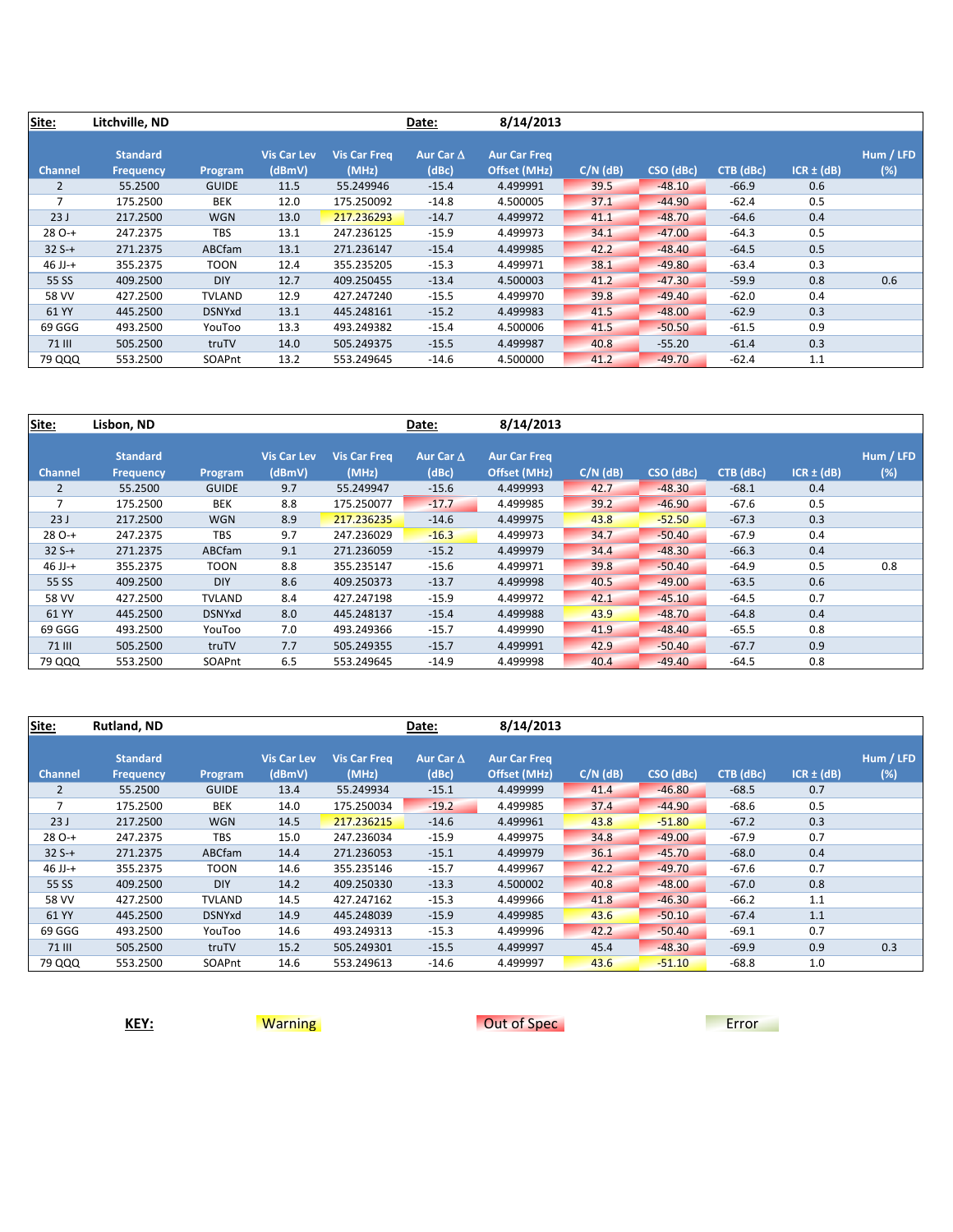## 24 Hour Test Report

**NOLDGL** We Are ve reo! **PLAN** 

Technology Planners 244 W Pioneer Road Fond du Lac, WI 54935 920-923-1034

Test completed for: Dickey Rural Networks Testing Location: Forbes, ND

| Model: 4040D<br>Operator: TECH_PLAN_<br>Date: 08/13/13 Time: 17:14:11<br>Description: |                              | File: FORBES                                                                                      | Serial #: 5443192          |                                                                                                  | Cal Date: 01/11/00<br>DOS File: FORBES |
|---------------------------------------------------------------------------------------|------------------------------|---------------------------------------------------------------------------------------------------|----------------------------|--------------------------------------------------------------------------------------------------|----------------------------------------|
| Location Type: FieldTest<br>Test Pnt Type:<br>Test Pnt Comp:<br>AC Voltage:           | Location: FORBES<br>Area: SJ | AmpID:<br>Power Cfg:<br>Feeder Maker Cfg:<br>Trunk Term:<br>Voltage Setting:<br>DC Voltage (reg): |                            | Reverse Pad:<br>Forward Pad:<br>Rev Equalizer:<br>Fwd Equalizer:<br>Temp:<br>DC Voltage (unreg): |                                        |
| Date:<br>Time:                                                                        | #1<br>08/13/13<br>17:14:11   | #2<br>08/13/13<br>23:13:58                                                                        | #3<br>08/14/13<br>05:13:58 | #4<br>08/14/13<br>11:13:58                                                                       |                                        |
| Temp:                                                                                 | 89.6 F                       | 78.8 F                                                                                            | 78.8 F                     | 78.8 F                                                                                           | 24Hr Deviation(dB)                     |
| Channel                                                                               | Video Lvl(dBmV)              | Video Lvl(dBmV)                                                                                   | Video Lvl(dBmV)            | Video Lvl(dBmV)                                                                                  |                                        |
| $\overline{c}$                                                                        | 17.0                         | 17.1                                                                                              | 17.2                       | 16.7                                                                                             | 0.5                                    |
| 4                                                                                     | 17.3                         | 17.2                                                                                              | 17.8                       | 17.2                                                                                             | 0.6                                    |
| 5                                                                                     | 17.0                         | 17.5                                                                                              | 17.5                       | 17.4                                                                                             | 0.5                                    |
| 6                                                                                     | 16.9                         | 17.2                                                                                              | 17.3                       | 17.0                                                                                             | 0.4                                    |
| $\overline{7}$                                                                        | 15.9                         | 16.2                                                                                              | 16.3                       | 16.2                                                                                             | 0.4                                    |
| 8                                                                                     | 16.3                         | 16.5                                                                                              | 17.0                       | 16.3                                                                                             | 0.7                                    |
| $\boldsymbol{9}$                                                                      | 16.3                         | 16.6                                                                                              | 16.6                       | 16.4                                                                                             | 0.3                                    |
| 10                                                                                    | 16.9                         | 16.8                                                                                              | 17.2                       | 16.7                                                                                             | 0.5                                    |
| 11                                                                                    | 16.5                         | 16.7                                                                                              | 16.7                       | 16.5                                                                                             | 0.2                                    |
| 12                                                                                    | 16.5                         | 16.6                                                                                              | 16.6                       | 16.5                                                                                             | 0.1                                    |
| 13                                                                                    | 16.5                         | 16.3                                                                                              | 16.2                       | 16.1                                                                                             | 0.4                                    |
| 14                                                                                    | 16.5                         | 17.0                                                                                              | 17.2                       | 16.9                                                                                             | 0.7                                    |
| 15                                                                                    | 16.9                         | 17.4                                                                                              | 17.5                       | 17.3                                                                                             | 0.6                                    |
| 16                                                                                    | 17.6                         | 17.9                                                                                              | 18.0                       | 17.4                                                                                             | 0.6                                    |
| 17                                                                                    | 16.7                         | 17.3                                                                                              | 17.5                       | 17.0                                                                                             | 0.8                                    |
| 23                                                                                    | 16.4                         | 16.3                                                                                              | 16.7                       | 16.1                                                                                             | 0.6                                    |
| 24                                                                                    | 16.1                         | 15.9                                                                                              | 16.0                       | 15.8                                                                                             | 0.3                                    |
| 25                                                                                    | 16.7                         | 16.5                                                                                              | 16.6                       | 16.6                                                                                             | 0.2                                    |
| 26                                                                                    | 16.2                         | 16.2                                                                                              | 16.4                       | 16.3                                                                                             | 0.2                                    |
| 27                                                                                    | 16.0                         | 16.2                                                                                              | 16.2                       | 16.0                                                                                             | 0.2                                    |
| 28                                                                                    | 16.8                         | 16.9                                                                                              | 17.1                       | 16.9                                                                                             | 0.3                                    |
| 29                                                                                    | 16.3                         | 15.8                                                                                              | 16.3                       | 16.1                                                                                             | 0.5                                    |
| 30                                                                                    | 16.8                         | 16.9                                                                                              | 17.0                       | 16.8                                                                                             | 0.2                                    |
| 31                                                                                    | 16.8                         | 16.7                                                                                              | 16.9                       | 16.9                                                                                             | 0.2                                    |
| 32                                                                                    | 16.7                         | 17.0                                                                                              | 17.0                       | 16.7                                                                                             | 0.3                                    |
| 33                                                                                    | 16.9                         | 16.9                                                                                              | 16.9                       | 16.8                                                                                             | 0.1                                    |
| 34                                                                                    | 16.8                         | 16.6                                                                                              | 16.9                       | 16.5                                                                                             | 0.4                                    |
| 35                                                                                    | 17.3                         | 17.3                                                                                              | 17.4                       | 16.9                                                                                             | 0.5                                    |
| 36                                                                                    | 17.2                         | 16.9                                                                                              | 17.1                       | 17.0                                                                                             | 0.3                                    |
| 37                                                                                    | 16.8                         | 16.8                                                                                              | 16.9                       | 16.8                                                                                             | 0.1                                    |
| 38                                                                                    | 17.3                         | 16.8                                                                                              | 16.6                       | 16.9                                                                                             | $0.7\,$                                |
| 39                                                                                    | 16.9                         | 17.1                                                                                              | 17.0                       | 17.1                                                                                             | $0.2\,$                                |
| 40                                                                                    | 16.5                         | 16.8                                                                                              | 16.8                       | 16.7                                                                                             | 0.3                                    |
| 41                                                                                    | 17.0                         | 17.0                                                                                              | 17.1                       | 17.1                                                                                             | 0.1                                    |
| 42                                                                                    | 16.3                         | 16.5                                                                                              | 16.5                       | 16.4                                                                                             | $0.2\,$                                |
| 43                                                                                    | 16.8                         | 16.7                                                                                              | 16.8                       | 16.7                                                                                             | 0.1                                    |
| 44                                                                                    | 17.0                         | 16.9                                                                                              | 17.2                       | 17.0                                                                                             | 0.3                                    |
| 45                                                                                    | 17.3                         | 17.7                                                                                              | 18.0                       | 17.5                                                                                             | 0.7                                    |
| 46                                                                                    | 16.8                         | 16.9                                                                                              | 17.2                       | 16.8                                                                                             | 0.4                                    |
| 47                                                                                    | 17.3                         | 17.4                                                                                              | 17.7                       | 17.0                                                                                             | 0.7                                    |
| 48                                                                                    | 17.3                         | 17.0                                                                                              | 17.3                       | 17.2                                                                                             | 0.3                                    |
| 49                                                                                    | 17.3                         | 17.5                                                                                              | 17.8                       | 17.5                                                                                             | 0.5                                    |
| 50                                                                                    | 17.5                         | 17.4                                                                                              | 17.5                       | 17.5                                                                                             | 0.1                                    |
| 51                                                                                    | 17.3                         | 17.5                                                                                              | 17.6                       | 17.4                                                                                             | 0.3                                    |
| 52                                                                                    | 17.4                         | 17.6                                                                                              | 17.8                       | 17.5                                                                                             | 0.4                                    |
| 53                                                                                    | 17.7                         | 17.5                                                                                              | 17.7                       | 17.5                                                                                             | $0.2\,$                                |
| 54                                                                                    | 17.7                         | 17.7                                                                                              | 17.8                       | 17.7                                                                                             | 0.1                                    |
| 55                                                                                    | 16.9                         | 16.8                                                                                              | 16.8                       | 16.4                                                                                             | $0.5\,$                                |

56 17.0 17.0 17.3 16.9 0.4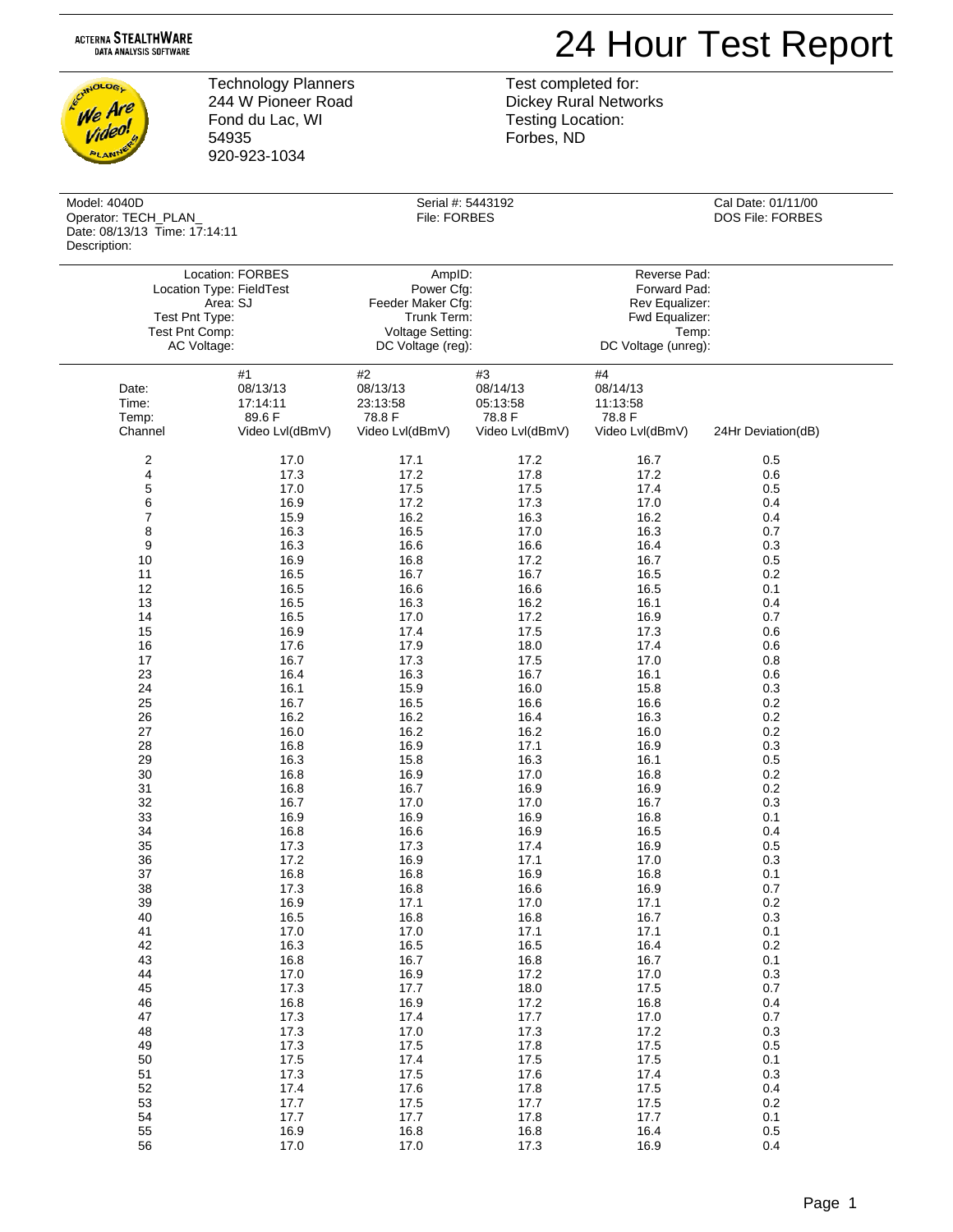

**NOLDGL** We Are video! **PLAN** 

Technology Planners 244 W Pioneer Road Fond du Lac, WI 54935 920-923-1034

 Model: 4040D Serial #: 5443192 Cal Date: 01/11/00 Op<br>Da De

Test completed for: Dickey Rural Networks Testing Location: Forbes, ND

| Operator: TECH_PLAN_<br>Date: 08/13/13 Time: 17:14:11<br>Description: |                 | File: FORBES    |                 | DOS File: FORBES |                    |
|-----------------------------------------------------------------------|-----------------|-----------------|-----------------|------------------|--------------------|
|                                                                       |                 |                 |                 |                  |                    |
|                                                                       | #1              | #2              | #3              | #4               |                    |
| Date:                                                                 | 08/13/13        | 08/13/13        | 08/14/13        | 08/14/13         |                    |
| Time:                                                                 | 17:14:11        | 23:13:58        | 05:13:58        | 11:13:58         |                    |
| Temp:                                                                 | 89.6 F          | 78.8 F          | 78.8 F          | 78.8 F           |                    |
| Channel                                                               | Video Lvl(dBmV) | Video Lvl(dBmV) | Video Lvl(dBmV) | Video Lvl(dBmV)  | 24Hr Deviation(dB) |
| 57                                                                    | 17.3            | 17.1            | 17.4            | 17.0             | 0.4                |
| 58                                                                    | 17.0            | 17.3            | 17.4            | 17.0             | 0.4                |
| 59                                                                    | 16.9            | 16.5            | 16.9            | 16.6             | 0.4                |
| 60                                                                    | 17.5            | 17.4            | 17.6            | 17.5             | 0.2                |
| 61                                                                    | 17.1            | 17.2            | 17.5            | 17.1             | 0.4                |
| 62                                                                    | 16.9            | 17.0            | 17.0            | 16.8             | 0.2                |
| 63                                                                    | 16.9            | 17.1            | 17.2            | 16.9             | 0.3                |
| 64                                                                    | 16.3            | 16.6            | 16.6            | 16.4             | 0.3                |
| 65                                                                    | 16.9            | 17.2            | 17.4            | 16.8             | 0.6                |
| 66                                                                    | 17.0            | 17.1            | 17.2            | 16.9             | 0.3                |
| 67                                                                    | 17.5            | 17.8            | 17.9            | 17.3             | 0.6                |
| 68                                                                    | 18.0            | 18.0            | 18.2            | 17.8             | 0.4                |
| 69                                                                    | 17.0            | 17.2            | 17.5            | 16.8             | 0.7                |
| 70                                                                    | 17.2            | 17.3            | 17.3            | 17.4             | 0.2                |
| 71                                                                    | 17.0            | 17.1            | 17.1            | 16.9             | 0.2                |
| 72                                                                    | 16.3            | 16.5            | 16.4            | 16.3             | 0.2                |
| 73                                                                    | 16.6            | 16.7            | 17.0            | 16.5             | 0.5                |
| 74                                                                    | 17.0            | 16.9            | 17.1            | 16.7             | 0.4                |
| 75                                                                    | 17.3            | 17.4            | 17.6            | 16.9             | 0.7                |
| 76                                                                    | 17.7            | 17.9            | 17.9            | 17.5             | 0.4                |
| 77                                                                    | 17.1            | 17.2            | 17.5            | 16.9             | 0.6                |
| 78                                                                    | 17.0            | 17.0            | 17.1            | 16.8             | 0.3                |
| 79                                                                    | 16.2            | 16.4            | 16.4            | 16.2             | 0.2                |
| 95                                                                    | 16.8            | 16.9            | 17.1            | 16.7             | 0.4                |
| 99                                                                    | 16.8            | 17.3            | 17.4            | 17.0             | 0.6                |

| <b>LIMIT CHECK</b>      | Limit             | 1 2 3 4 |      |  |
|-------------------------|-------------------|---------|------|--|
| Min Video Carrier Level | $3.0$ dBmV        |         | Pass |  |
| Max Delta Video Level   | 15.0 dB           |         | Pass |  |
| Min Delta V/A           | 10.0 dB           |         | Pass |  |
| Max Delta V/A           | $17.0 \text{ dB}$ |         | Pass |  |
| Max Delta Adjacent Chan | $3.0 \text{ dB}$  |         | Pass |  |
| Max 24 Hour Deviation   | 8.0 <sub>dB</sub> |         | Pass |  |
| Min Digital Level       | $\cdot$ .         |         | Pass |  |
| Max Digital Level       | $\sim$ $\sim$     |         | Pass |  |
| Conclusion:             |                   |         | PASS |  |
|                         |                   |         |      |  |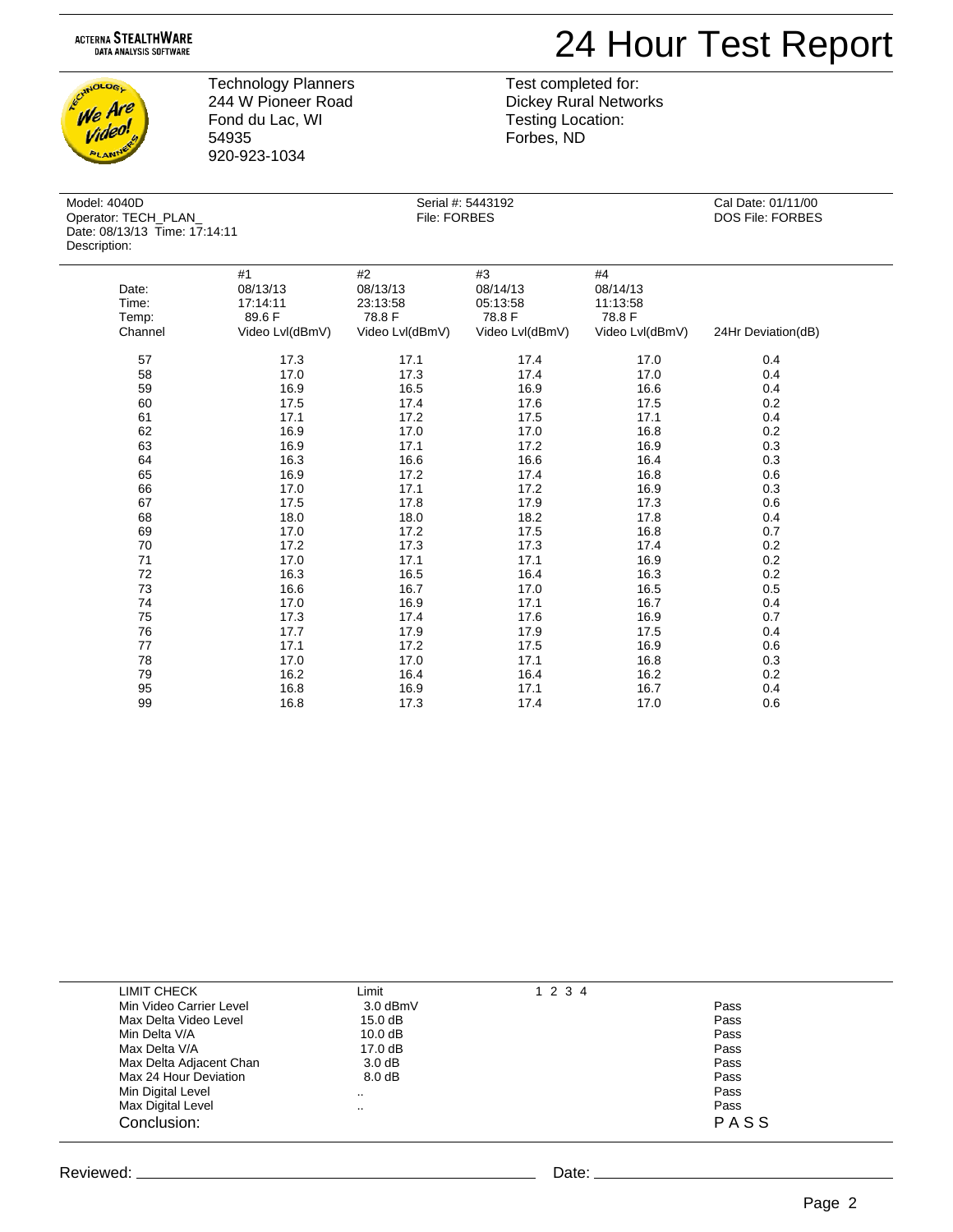## 24 Hour Test Report

**NOLOGY** We Are video! PLAN

Technology Planners 244 W Pioneer Road Fond du Lac, WI 54935 920-923-1034

Test completed for: Dickey Rural Networks Testing Location: Jud, ND

| Model: 1450<br>Operator: OPERATOR_NAME<br>Date: 08/13/13 Time: 07:09:49<br>Description: |                                                         | File: JUD                                                                                                | Serial #: 7183480                                       |                                                                                                  | Cal Date: 4/09/01<br>DOS File: JUD             |  |
|-----------------------------------------------------------------------------------------|---------------------------------------------------------|----------------------------------------------------------------------------------------------------------|---------------------------------------------------------|--------------------------------------------------------------------------------------------------|------------------------------------------------|--|
| Test Pnt Type:<br>Test Pnt Comp:<br>AC Voltage:                                         | Location: JUD<br>Location Type: FieldTest<br>Area: _    | AmpID:<br>Power Cfg:<br>Feeder Maker Cfg:<br>Trunk Term:<br><b>Voltage Setting:</b><br>DC Voltage (reg): |                                                         | Reverse Pad:<br>Forward Pad:<br>Rev Equalizer:<br>Fwd Equalizer:<br>Temp:<br>DC Voltage (unreg): |                                                |  |
| Date:<br>Time:<br>Temp:<br>Channel                                                      | #1<br>08/13/13<br>07:09:49<br>70.0 F<br>Video Lvl(dBmV) | #2<br>08/13/13<br>13:09:42<br>66.7F<br>Video Lvl(dBmV)                                                   | #3<br>08/13/13<br>19:09:42<br>67.8 F<br>Video Lvl(dBmV) | #4<br>08/14/13<br>01:09:42<br>65.8 F<br>Video Lvl(dBmV)                                          | 24Hr Deviation(dB)                             |  |
| 2                                                                                       | 19.0                                                    | 19.0                                                                                                     | 19.1                                                    | 18.7                                                                                             | 0.4                                            |  |
| 4                                                                                       | 19.1                                                    | 19.0                                                                                                     | 19.4                                                    | 19.0                                                                                             | 0.4                                            |  |
| 5                                                                                       | 19.0                                                    | 18.9                                                                                                     | 19.3                                                    | 18.9                                                                                             | 0.4                                            |  |
| 6                                                                                       | 18.8                                                    | 18.8                                                                                                     | 18.9                                                    | 18.5                                                                                             | 0.4                                            |  |
| 7                                                                                       | 18.2                                                    | 18.2                                                                                                     | 18.3                                                    | 18.2                                                                                             | 0.1                                            |  |
| 8                                                                                       | 18.6                                                    | 18.5                                                                                                     | 18.5                                                    | 18.2                                                                                             | 0.4                                            |  |
| 9                                                                                       | 18.5                                                    | 18.5                                                                                                     | 18.6                                                    | 18.4                                                                                             | 0.2                                            |  |
| 10                                                                                      | 18.8                                                    | 18.8                                                                                                     | 19.1                                                    | 18.7                                                                                             | 0.4                                            |  |
| 11                                                                                      | 18.7                                                    | 18.6                                                                                                     | 18.7                                                    | 18.6                                                                                             | 0.1                                            |  |
| 12                                                                                      | 18.6                                                    | 18.6                                                                                                     | 18.8                                                    | 18.6                                                                                             | 0.2                                            |  |
| 13                                                                                      | 18.6                                                    | 18.6                                                                                                     | 18.3                                                    | 18.1                                                                                             | 0.5                                            |  |
| 14                                                                                      | 19.0                                                    | 18.9                                                                                                     | 19.0                                                    | 18.7                                                                                             | 0.3                                            |  |
| 15                                                                                      | 18.6                                                    | 18.5                                                                                                     | 19.0                                                    | 18.5                                                                                             | 0.5                                            |  |
| 16                                                                                      | 19.9                                                    | 19.8                                                                                                     | 19.9                                                    | 19.6                                                                                             | 0.3                                            |  |
| 17                                                                                      | 19.0                                                    | 19.0                                                                                                     | 19.3                                                    | 18.8                                                                                             | 0.5                                            |  |
| 23                                                                                      | 18.7                                                    | 18.7                                                                                                     | 18.8                                                    | 18.5                                                                                             | 0.3                                            |  |
| 24                                                                                      | 18.0                                                    | 18.1                                                                                                     | 18.0                                                    | 18.0                                                                                             | 0.1                                            |  |
| 25                                                                                      | 18.1                                                    | 18.1                                                                                                     | 18.2                                                    | 18.1                                                                                             | 0.1                                            |  |
| 26                                                                                      | 18.5                                                    | 18.4                                                                                                     | 18.6                                                    | 18.5                                                                                             | 0.2                                            |  |
| 27                                                                                      | 18.4                                                    | 18.3                                                                                                     | 18.4                                                    | 18.4                                                                                             | 0.1                                            |  |
| 28                                                                                      | 19.1                                                    | 19.1                                                                                                     | 19.3                                                    | 19.1                                                                                             | 0.2                                            |  |
| 29                                                                                      | 18.5                                                    | 18.2                                                                                                     | 18.4                                                    | 18.4                                                                                             | 0.3                                            |  |
| 30                                                                                      | 19.0                                                    | 19.0                                                                                                     | 19.1                                                    | 19.1                                                                                             | 0.1                                            |  |
| 31                                                                                      | 19.0                                                    | 18.9                                                                                                     | 19.1                                                    | 19.0                                                                                             | 0.2                                            |  |
| 32                                                                                      | 19.1                                                    | 19.0                                                                                                     | 19.1                                                    | 19.0                                                                                             | 0.1                                            |  |
| 33                                                                                      | 18.3                                                    | 18.2                                                                                                     | 18.3                                                    | 18.2                                                                                             | 0.1                                            |  |
| 34                                                                                      | 18.9                                                    | 18.7                                                                                                     | 18.9                                                    | 18.7                                                                                             | 0.2                                            |  |
| 35                                                                                      | 19.3                                                    | 19.2                                                                                                     | 19.3                                                    | 19.1                                                                                             | 0.2                                            |  |
| 36                                                                                      | 19.2                                                    | 19.1                                                                                                     | 19.2                                                    | 19.2                                                                                             | 0.1                                            |  |
| 37                                                                                      | 19.0                                                    | 18.9                                                                                                     | 19.0                                                    | 18.9                                                                                             | 0.1                                            |  |
| 38                                                                                      | 18.9                                                    | 18.8                                                                                                     | 19.0                                                    | 18.9                                                                                             | 0.2                                            |  |
| 39                                                                                      | 19.1                                                    | 19.1                                                                                                     | 19.2                                                    | 19.2                                                                                             | 0.1                                            |  |
| 40<br>41<br>42<br>43<br>44<br>45                                                        | 19.0<br>19.3<br>18.5<br>19.2<br>19.4<br>20.0            | 18.9<br>19.2<br>18.4<br>19.1<br>19.3<br>19.9                                                             | 19.1<br>19.3<br>18.5<br>19.3<br>19.5                    | 18.9<br>19.3<br>18.4<br>19.1<br>19.4<br>19.9                                                     | $0.2\,$<br>0.1<br>0.1<br>$0.2\,$<br>0.2<br>0.1 |  |
| 46<br>47<br>48<br>49<br>50                                                              | 19.2<br>18.8<br>19.2<br>19.5<br>19.6                    | 19.1<br>18.7<br>19.2<br>19.4<br>19.5                                                                     | 20.0<br>19.2<br>18.8<br>19.2<br>19.6<br>19.7            | 19.1<br>18.7<br>19.2<br>19.6<br>19.5                                                             | 0.1<br>0.1<br>0.0<br>0.2<br>0.2                |  |
| 51                                                                                      | 19.5                                                    | 19.6                                                                                                     | 19.7                                                    | 19.6                                                                                             | 0.2                                            |  |
| 52                                                                                      | 19.7                                                    | 19.8                                                                                                     | 19.9                                                    | 19.7                                                                                             | 0.2                                            |  |
| 53                                                                                      | 19.9                                                    | 19.9                                                                                                     | 19.9                                                    | 19.7                                                                                             | $0.2\,$                                        |  |
| 54                                                                                      | 19.9                                                    | 19.9                                                                                                     | 20.1                                                    | 19.8                                                                                             | 0.3                                            |  |
| 55                                                                                      | 19.2                                                    | 19.2                                                                                                     | 19.1                                                    | 19.0                                                                                             | $0.2\,$                                        |  |
| 56                                                                                      | 19.4                                                    | 19.4                                                                                                     | 19.5                                                    | 19.2                                                                                             | 0.3                                            |  |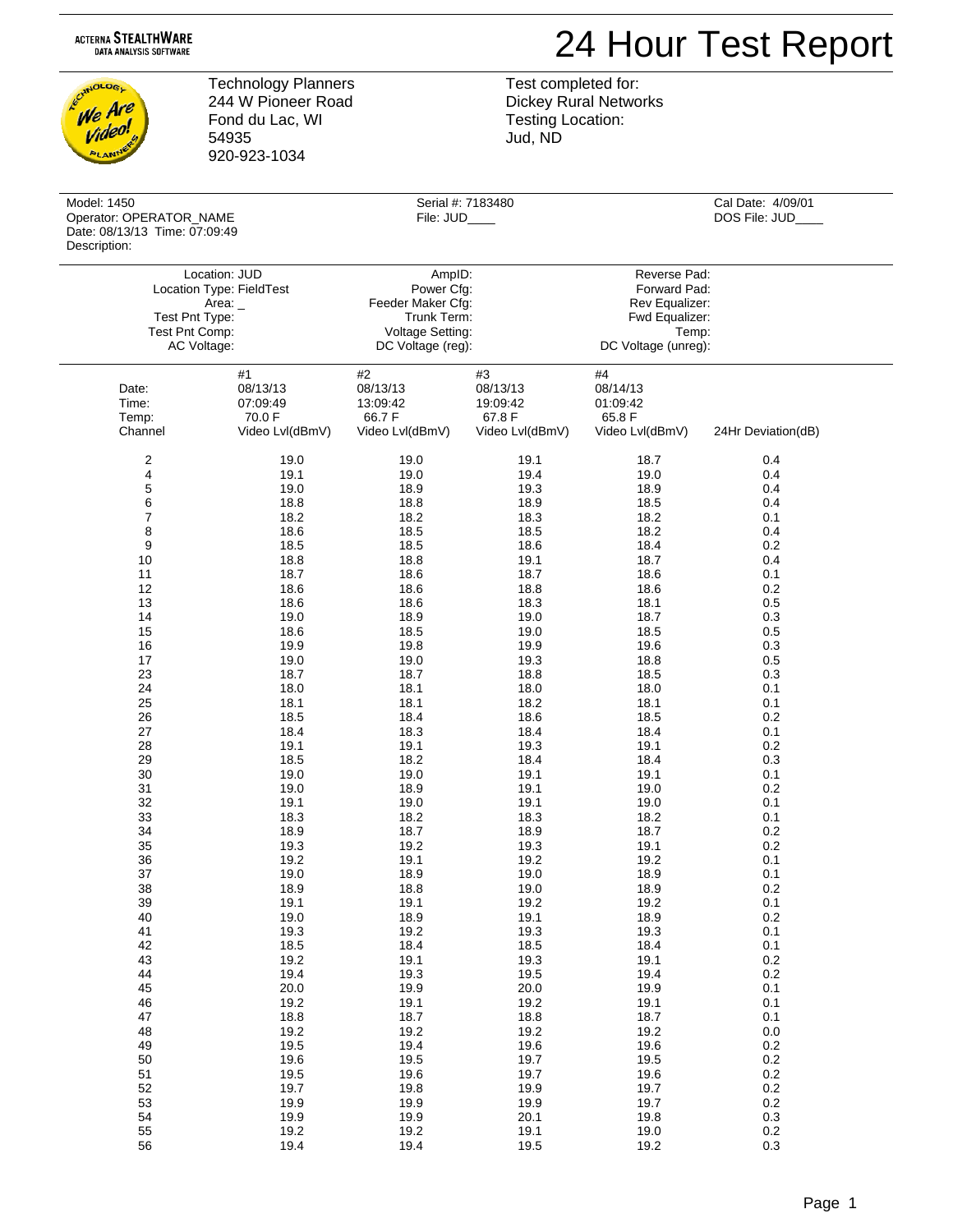

CHINOLOGL We Are video! **PLAN** 

Technology Planners 244 W Pioneer Road Fond du Lac, WI 54935 920-923-1034

 Model: 1450 Serial #: 7183480 Cal Date: 4/09/01 Operator: OPERATOR\_NAME D<sub>ate</sub> Des

Dickey Rural Networks Testing Location: Jud, ND

Test completed for:

| e: 08/13/13 Time: 07:09:49<br>cription: |                 |                 |                 |                 |                    |  |
|-----------------------------------------|-----------------|-----------------|-----------------|-----------------|--------------------|--|
|                                         | #1              | #2              | #3              | #4              |                    |  |
| Date:                                   | 08/13/13        | 08/13/13        | 08/13/13        | 08/14/13        |                    |  |
| Time:                                   | 07:09:49        | 13:09:42        | 19:09:42        | 01:09:42        |                    |  |
| Temp:                                   | 70.0 F          | 66.7F           | 67.8 F          | 65.8 F          |                    |  |
| Channel                                 | Video Lvl(dBmV) | Video Lvl(dBmV) | Video Lvl(dBmV) | Video Lvl(dBmV) | 24Hr Deviation(dB) |  |
| 57                                      | 19.8            | 19.7            | 19.8            | 19.5            | 0.3                |  |
| 58                                      | 19.7            | 19.6            | 19.8            | 19.5            | 0.3                |  |
| 59                                      | 19.3            | 19.2            | 19.4            | 19.0            | 0.4                |  |
| 60                                      | 19.7            | 19.6            | 20.1            | 19.5            | 0.6                |  |
| 61                                      | 19.4            | 19.4            | 19.5            | 19.2            | 0.3                |  |
| 62                                      | 19.2            | 19.2            | 19.3            | 19.0            | 0.3                |  |
| 63                                      | 19.2            | 19.2            | 19.4            | 19.0            | 0.4                |  |
| 64                                      | 18.8            | 18.8            | 18.9            | 18.5            | 0.4                |  |
| 65                                      | 19.4            | 19.5            | 19.5            | 19.0            | 0.5                |  |
| 66                                      | 19.1            | 19.2            | 19.2            | 18.7            | 0.5                |  |
| 67                                      | 19.5            | 19.5            | 19.6            | 19.1            | 0.5                |  |
| 68                                      | 19.7            | 20.0            | 20.1            | 19.6            | 0.5                |  |
| 69                                      | 19.3            | 19.3            | 19.3            | 18.9            | 0.4                |  |
| 70                                      | 19.8            | 19.9            | 19.9            | 19.5            | 0.4                |  |
| 71                                      | 20.0            | 20.0            | 20.1            | 19.7            | 0.4                |  |
| 72                                      | 19.3            | 19.3            | 19.3            | 18.9            | 0.4                |  |
| 73                                      | 19.4            | 19.4            | 19.6            | 19.1            | 0.5                |  |
| 74                                      | 19.5            | 19.5            | 19.5            | 19.1            | 0.4                |  |
| 75                                      | 19.7            | 19.7            | 19.8            | 19.3            | 0.5                |  |
| 76                                      | 20.2            | 20.2            | 20.3            | 19.9            | 0.4                |  |
| 77                                      | 19.8            | 19.8            | 19.9            | 19.4            | 0.5                |  |
| 78                                      | 19.7            | 19.9            | 19.9            | 19.5            | 0.4                |  |
| 79                                      | 19.2            | 19.3            | 19.3            | 19.0            | 0.3                |  |
| 95                                      | 18.9            | 18.8            | 19.0            | 18.5            | 0.5                |  |
| 99                                      | 19.0            | 18.8            | 18.9            | 18.5            | 0.5                |  |

| LIMIT CHECK             | Limit             | 1 2 3 4 |      |  |
|-------------------------|-------------------|---------|------|--|
| Min Video Carrier Level | 3.0 dBmV          |         | Pass |  |
| Max Delta Video Level   | 15.0 dB           |         | Pass |  |
| Min Delta V/A           | 10.0 dB           |         | Pass |  |
| Max Delta V/A           | $17.0 \text{ dB}$ |         | Pass |  |
| Max Delta Adjacent Chan | $3.0 \text{ dB}$  |         | Pass |  |
| Max 24 Hour Deviation   | 8.0 dB            |         | Pass |  |
| Min Digital Level       | $\cdot$ .         |         | Pass |  |
| Max Digital Level       | $\cdot$           |         | Pass |  |
| Conclusion:             |                   |         | PASS |  |
|                         |                   |         |      |  |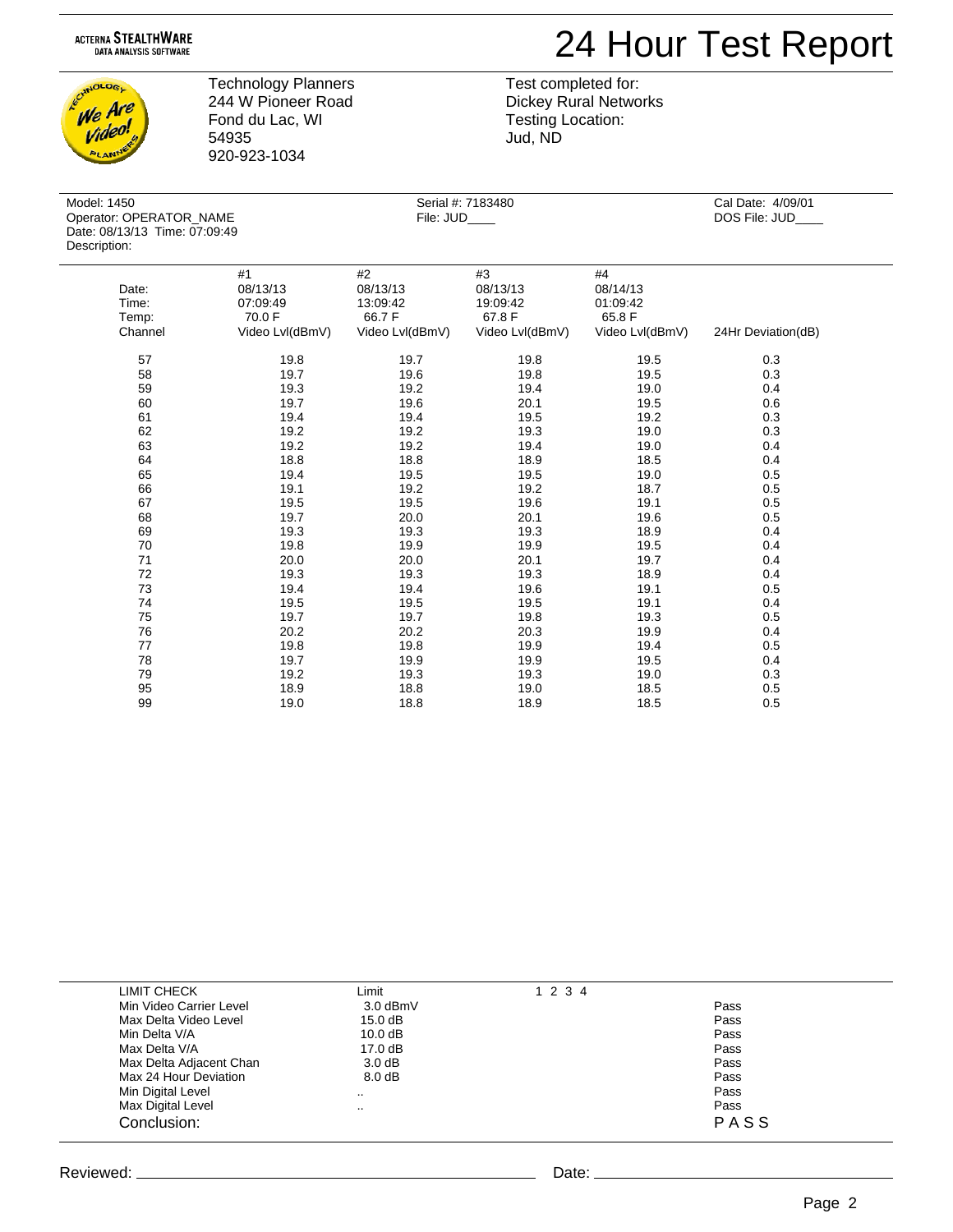### 24 Hour Test Report

CHNOLOGL We Are video! **PLAN** 

Technology Planners 244 W Pioneer Road Fond du Lac, WI 54935 920-923-1034

Test completed for: Dickey Rural Networks Testing Location: Kathryn, ND

| Model: 1750<br>Operator: OPERATOR_NAME        |                                     | File: KATHRYN                        | Serial #: 0614953                    |                                      | Cal Date: 12/15/04<br>DOS File: KATHRYN |
|-----------------------------------------------|-------------------------------------|--------------------------------------|--------------------------------------|--------------------------------------|-----------------------------------------|
| Date: 08/13/13 Time: 08:45:13<br>Description: |                                     |                                      |                                      |                                      |                                         |
| Location: KATHRYN                             |                                     | AmpID:                               |                                      | Reverse Pad:                         |                                         |
| Location Type: FieldTest                      |                                     | Power Cfg:                           |                                      | Forward Pad:                         |                                         |
| Area: $_0$                                    |                                     | Feeder Maker Cfg:                    |                                      | Rev Equalizer:                       |                                         |
| Test Pnt Type:                                |                                     | Trunk Term:                          |                                      | Fwd Equalizer:                       |                                         |
| Test Pnt Comp:                                |                                     | Voltage Setting:                     |                                      | Temp:                                |                                         |
| AC Voltage:                                   |                                     | DC Voltage (reg):                    |                                      | DC Voltage (unreg):                  |                                         |
| Date:<br>Time:<br>Temp:                       | #1<br>08/13/13<br>08:45:13<br>64.9F | #2<br>08/13/13<br>14:45:05<br>76.6 F | #3<br>08/13/13<br>20:45:05<br>75.7 F | #4<br>08/14/13<br>02:45:02<br>80.6 F |                                         |
| Channel                                       | Video Lvl(dBmV)                     | Video Lvl(dBmV)                      | Video Lvl(dBmV)                      | Video Lvl(dBmV)                      | 24Hr Deviation(dB)                      |
| 2                                             | 12.1                                | 12.3                                 | 12.2                                 | 11.9                                 | 0.4                                     |
| $\overline{\mathbf{4}}$                       | 13.4                                | 13.6                                 | 13.7                                 | 13.6                                 | 0.3                                     |
| $\mathbf 5$                                   | 13.5                                | 13.4                                 | 13.5                                 | 13.4                                 | 0.1                                     |
| 6                                             | 13.2                                | 13.4                                 | 13.3                                 | 13.2                                 | 0.2                                     |
| $\overline{7}$                                | 13.2                                | 13.3                                 | 13.2                                 | 13.2                                 | 0.1                                     |
| 8                                             | 13.6                                | 13.7                                 | 13.6                                 | 13.7                                 | 0.1                                     |
| 9                                             | 13.6                                | 13.7                                 | 13.7                                 | 13.7                                 | 0.1                                     |
| 10                                            | 14.0                                | 14.1                                 | 14.0                                 | 14.1                                 | 0.1                                     |
| 11                                            | 14.0                                | 14.0                                 | 14.0                                 | 14.0                                 | 0.0                                     |
| 12                                            | 13.9                                | 14.1                                 | 14.1                                 | 14.1                                 | 0.2                                     |
| 13                                            | 13.9                                | 14.0                                 | 14.0                                 | 14.1                                 | 0.2                                     |
| 14                                            | 13.6                                | 13.7                                 | 13.6                                 | 13.5                                 | 0.2                                     |
| 15                                            | 13.2                                | 13.3                                 | 13.3                                 | 13.3                                 | 0.1                                     |
| 16                                            | 14.6                                | 14.8                                 | 14.7                                 | 14.5                                 | 0.3                                     |
| 17                                            | 13.8                                | 13.9                                 | 13.8                                 | 13.5                                 | 0.4                                     |
| 23                                            | 14.0                                | 14.2                                 | 14.1                                 | 14.1                                 | 0.2                                     |
| 24                                            | 13.4                                | 13.5                                 | 13.5                                 | 13.6                                 | 0.2                                     |
| 25                                            | 13.3                                | 13.5                                 | 13.4                                 | 13.4                                 | 0.2                                     |
| 26                                            | 13.8                                | 13.9                                 | 13.9                                 | 14.1                                 | 0.3                                     |
| 27                                            | 13.7                                | 13.9                                 | 13.8                                 | 14.0                                 | 0.3                                     |
| 28                                            | 14.5                                | 14.6                                 | 14.6                                 | 14.8                                 | 0.3                                     |
| 29                                            | 13.9                                | 13.8                                 | 14.0                                 | 14.0                                 | 0.2                                     |
| 30                                            | 14.5                                | 14.6                                 | 14.5                                 | 14.7                                 | 0.2                                     |
| 31                                            | 14.5                                | 14.6                                 | 14.5                                 | 14.7                                 | 0.2                                     |
| 32                                            | 14.5                                | 14.7                                 | 14.4                                 | 14.7                                 | 0.3                                     |
| 33                                            | 13.6                                | 13.8                                 | 13.7                                 | 13.8                                 | 0.2                                     |
| 34                                            | 14.2                                | 14.3                                 | 14.3                                 | 14.2                                 | 0.1                                     |
| 35                                            | 14.5                                | 14.7                                 | 14.6                                 | 14.6                                 | 0.2                                     |
| 36                                            | 14.3                                | 14.5                                 | 14.4                                 | 14.5                                 | 0.2                                     |
| 37                                            | 14.1                                | 14.2                                 | 14.2                                 | 14.2                                 | 0.1                                     |
| 38                                            | 14.4                                | 14.5                                 | 14.1                                 | 14.0                                 | $0.5\,$                                 |
| 39                                            | 14.2                                | 14.4                                 | 14.3                                 | 14.2                                 | $0.2\,$                                 |
| 40                                            | 14.1                                | 14.3                                 | 14.2                                 | 14.1                                 | 0.2                                     |
| 41                                            | 14.4                                | 14.6                                 | 14.4                                 | 14.7                                 | $0.3\,$                                 |
| 42                                            | 13.6                                | 13.7                                 | 13.6                                 | 13.8                                 | 0.2                                     |
| 43                                            | 14.3                                | 14.4                                 | 14.4                                 | 14.5                                 | $0.2\,$                                 |
| 44                                            | 14.4                                | 14.6                                 | 14.5                                 | 14.6                                 | 0.2                                     |
| 45                                            | 15.0                                | 15.1                                 | 15.1                                 | 14.9                                 | $0.2\,$                                 |
| 46                                            | 14.3                                | 14.4                                 | 14.3                                 | 14.2                                 | $0.2\,$                                 |
| 47                                            | 13.6                                | 13.8                                 | 13.7                                 | 13.6                                 | $0.2\,$                                 |
| 48                                            | 14.3                                | 14.4                                 | 14.4                                 | 14.2                                 | 0.2                                     |
| 49                                            | 14.5                                | 14.5                                 | 14.5                                 | 14.4                                 | 0.1                                     |
| 50                                            | 14.3                                | 14.4                                 | 14.5                                 | 14.4                                 | 0.2                                     |
| 51                                            | 14.3                                | 14.5                                 | 14.5                                 | 14.3                                 | 0.2                                     |
| 52                                            | 14.6                                | 14.7                                 | 14.6                                 | 14.6                                 | 0.1                                     |
| 53                                            | 14.7                                | 14.8                                 | 14.6                                 | 14.6                                 | 0.2                                     |
| 54                                            | 14.8                                | 14.8                                 | 14.9                                 | 14.7                                 | 0.2                                     |

55 14.0 14.2 14.2 13.9 0.3 56 14.4 14.6 14.5 14.3 0.3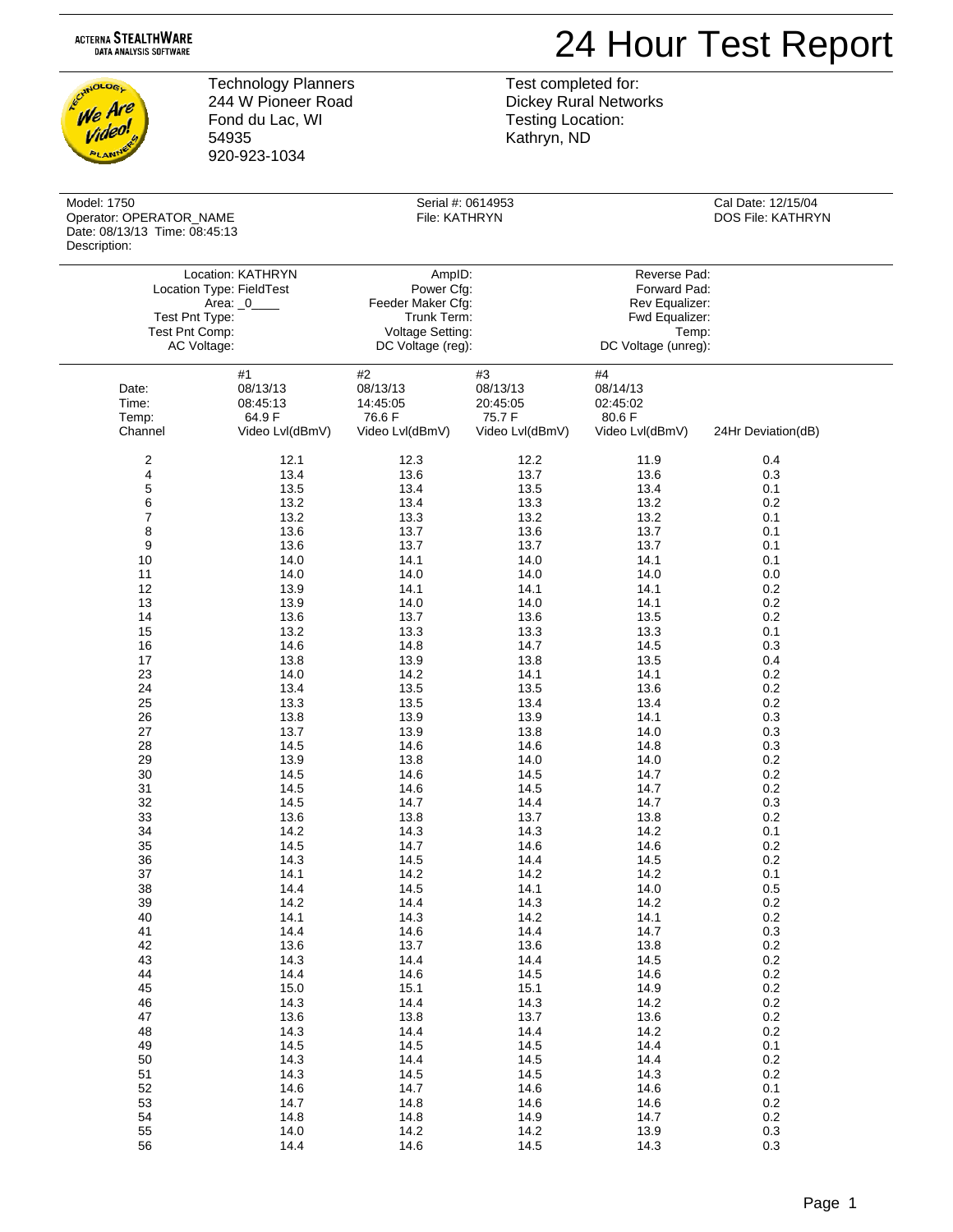### 24 Hour Test Report



Technology Planners 244 W Pioneer Road Fond du Lac, WI 54935 920-923-1034

 Model: 1750 Serial #: 0614953 Cal Date: 12/15/04 Operator: OPERATOR\_NAME Date: 08/ Descripti

Kathryn, ND

Test completed for: Dickey Rural Networks Testing Location:

| /13/13 Time: 08:45:13<br>on: |                 |                 |                 |                 |                    |
|------------------------------|-----------------|-----------------|-----------------|-----------------|--------------------|
|                              | #1              | #2              | #3              | #4              |                    |
| Date:                        | 08/13/13        | 08/13/13        | 08/13/13        | 08/14/13        |                    |
| Time:                        | 08:45:13        | 14:45:05        | 20:45:05        | 02:45:02        |                    |
| Temp:                        | 64.9 F          | 76.6 F          | 75.7 F          | 80.6 F          |                    |
| Channel                      | Video Lvl(dBmV) | Video Lvl(dBmV) | Video Lvl(dBmV) | Video Lvl(dBmV) | 24Hr Deviation(dB) |
| 57                           | 14.7            | 14.9            | 14.7            | 14.6            | 0.3                |
| 58                           | 14.6            | 14.7            | 14.7            | 14.2            | 0.5                |
| 59                           | 14.2            | 14.4            | 14.2            | 13.9            | 0.5                |
| 60                           | 14.5            | 14.7            | 14.5            | 14.3            | 0.4                |
| 61                           | 14.3            | 14.4            | 14.4            | 14.1            | 0.3                |
| 62                           | 14.1            | 14.3            | 14.1            | 14.0            | 0.3                |
| 63                           | 14.1            | 14.3            | 14.3            | 14.0            | 0.3                |
| 64                           | 13.9            | 14.1            | 13.9            | 13.8            | 0.3                |
| 65                           | 14.5            | 14.7            | 14.5            | 14.3            | 0.4                |
| 66                           | 14.3            | 14.4            | 14.3            | 14.0            | 0.4                |
| 67                           | 14.7            | 14.8            | 14.7            | 14.5            | 0.3                |
| 68                           | 14.9            | 15.4            | 15.2            | 15.0            | 0.5                |
| 69                           | 14.4            | 14.6            | 14.5            | 14.3            | 0.3                |
| 70                           | 14.9            | 15.0            | 15.1            | 14.8            | 0.3                |
| 71                           | 15.1            | 15.1            | 15.1            | 15.1            | 0.0                |
| 72                           | 14.4            | 14.5            | 14.5            | 14.4            | 0.1                |
| 73                           | 14.3            | 14.5            | 14.3            | 14.3            | 0.2                |
| 74                           | 14.1            | 14.3            | 14.5            | 14.1            | 0.4                |
| 75                           | 14.3            | 14.5            | 14.4            | 14.2            | 0.3                |
| 76                           | 15.0            | 15.2            | 15.2            | 14.9            | 0.3                |
| 77                           | 14.8            | 15.0            | 14.9            | 14.5            | 0.5                |
| 78                           | 14.8            | 14.9            | 14.9            | 14.3            | 0.6                |
| 79                           | 14.2            | 14.4            | 14.3            | 13.8            | 0.6                |
| 95                           | 13.3            | 13.4            | 13.4            | 13.1            | 0.3                |
| 99                           | 13.5            | 13.6            | 13.4            | 13.4            | 0.2                |

| LIMIT CHECK             | Limit             | 1 2 3 4 |      |  |
|-------------------------|-------------------|---------|------|--|
| Min Video Carrier Level | 3.0 dBmV          |         | Pass |  |
| Max Delta Video Level   | 15.0 dB           |         | Pass |  |
| Min Delta V/A           | 10.0 dB           |         | Pass |  |
| Max Delta V/A           | 17.0 dB           |         | Pass |  |
| Max Delta Adjacent Chan | $3.0 \text{ dB}$  |         | Pass |  |
| Max 24 Hour Deviation   | 8.0 <sub>dB</sub> |         | Pass |  |
| Min Digital Level       | $\sim$            |         | Pass |  |
| Max Digital Level       | $\cdots$          |         | Pass |  |
| Conclusion:             |                   |         | PASS |  |
|                         |                   |         |      |  |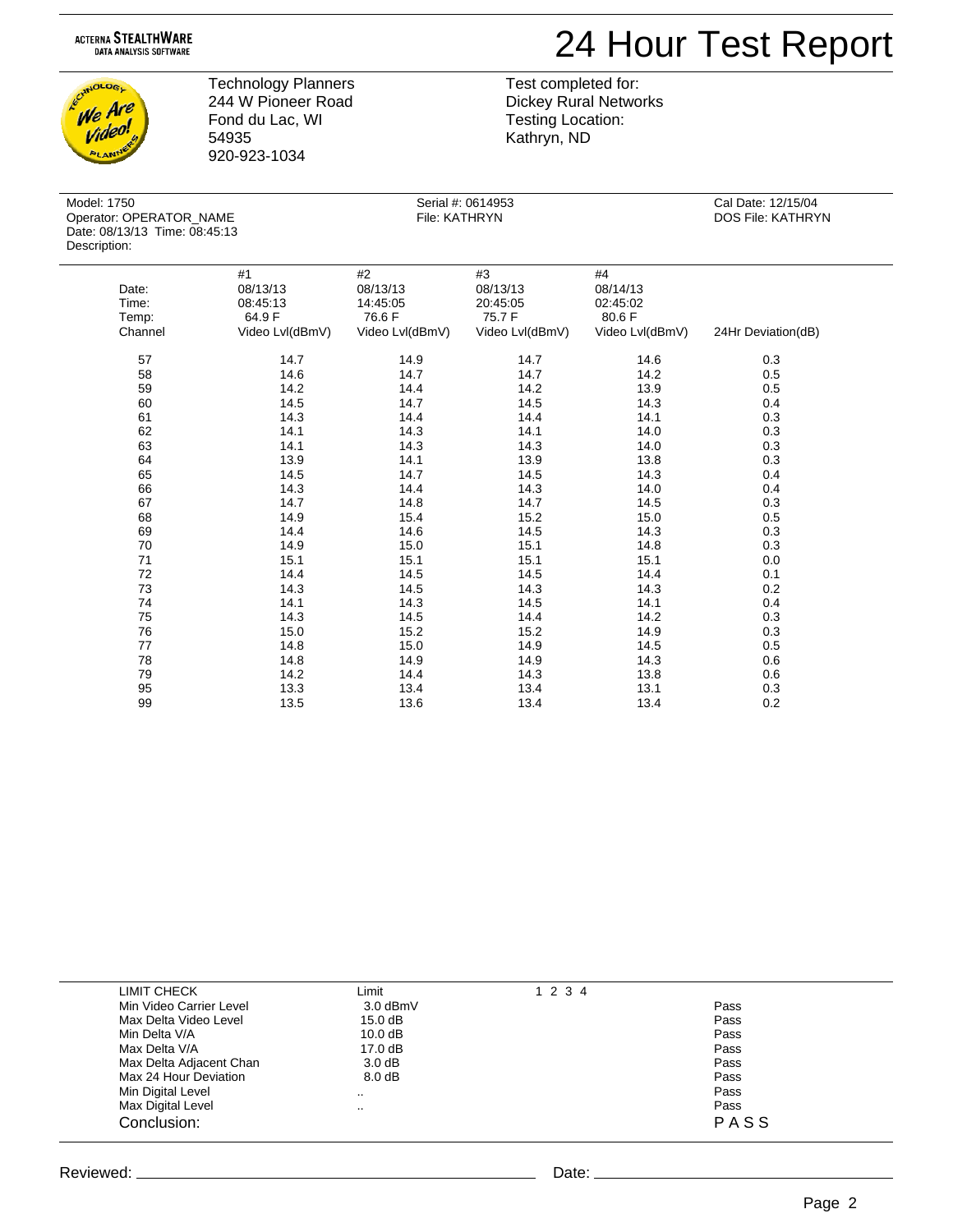## 24 Hour Test Report

**NOLDGL** We Are ve reo! **PLAN** 

Technology Planners 244 W Pioneer Road Fond du Lac, WI 54935 920-923-1034

Test completed for: Dickey Rural Networks Testing Location: Lisbon, ND

| Model: 1450<br>Operator: OPERATOR_NAME<br>Date: 08/14/13 Time: 01:43:49<br>Description: |                                      | File: LISBON_                       | Serial #: 8483578                    |                                      | Cal Date: 1/24/00<br>DOS File: LISBON |
|-----------------------------------------------------------------------------------------|--------------------------------------|-------------------------------------|--------------------------------------|--------------------------------------|---------------------------------------|
| Location: LISBON                                                                        |                                      | AmpID:                              |                                      | Reverse Pad:                         |                                       |
| Location Type: FieldTest                                                                |                                      | Power Cfg:                          |                                      | Forward Pad:                         |                                       |
| Area: $\_$                                                                              |                                      | Feeder Maker Cfg:                   |                                      | Rev Equalizer:                       |                                       |
| Test Pnt Type:                                                                          |                                      | Trunk Term:                         |                                      | Fwd Equalizer:                       |                                       |
| Test Pnt Comp:                                                                          |                                      | Voltage Setting:                    |                                      | Temp:                                |                                       |
| AC Voltage:                                                                             |                                      | DC Voltage (reg):                   |                                      | DC Voltage (unreg):                  |                                       |
| Date:<br>Time:<br>Temp:                                                                 | #1<br>08/14/13<br>01:43:49<br>72.0 F | #2<br>08/14/13<br>07:43:43<br>61.2F | #3<br>08/14/13<br>13:43:43<br>63.5 F | #4<br>08/14/13<br>19:43:43<br>63.7 F |                                       |
| Channel                                                                                 | Video Lvl(dBmV)                      | Video Lvl(dBmV)                     | Video Lvl(dBmV)                      | Video Lvl(dBmV)                      | 24Hr Deviation(dB)                    |
| 2                                                                                       | 10.0                                 | 10.0                                | 9.9                                  | 10.1                                 | 0.2                                   |
| 4                                                                                       | 10.1                                 | 9.8                                 | 10.0                                 | 10.2                                 | 0.4                                   |
| 5                                                                                       | 9.7                                  | 9.5                                 | 9.5                                  | 9.7                                  | 0.2                                   |
| 6                                                                                       | 9.2                                  | 9.2                                 | 9.1                                  | 9.3                                  | 0.2                                   |
| 7                                                                                       | 9.0                                  | 8.9                                 | 8.9                                  | 9.0                                  | 0.1                                   |
| 8                                                                                       | 9.1                                  | 9.2                                 | 9.1                                  | 9.1                                  | 0.1                                   |
| 9                                                                                       | 9.0                                  | 9.0                                 | 8.9                                  | 9.1                                  | 0.2                                   |
| 10                                                                                      | 9.4                                  | 9.4                                 | 9.4                                  | 9.6                                  | 0.2                                   |
| 11                                                                                      | 9.1                                  | 9.3                                 | 9.2                                  | 9.4                                  | 0.3                                   |
| 12                                                                                      | 9.2                                  | 9.2                                 | 9.2                                  | 9.4                                  | 0.2                                   |
| 13                                                                                      | 8.8                                  | 9.2                                 | 9.1                                  | 9.3                                  | 0.5                                   |
| 14                                                                                      | 9.3                                  | 9.4                                 | 9.3                                  | 9.5                                  | 0.2                                   |
| 15                                                                                      | 9.3                                  | 9.1                                 | 9.1                                  | 9.3                                  | 0.2                                   |
| 16                                                                                      | 10.4                                 | 10.4                                | 10.4                                 | 10.5                                 | 0.1                                   |
| 17                                                                                      | 9.6                                  | 9.5                                 | 9.4                                  | 9.6                                  | 0.2                                   |
| 23                                                                                      | 9.1                                  | 9.1                                 | 9.0                                  | 9.3                                  | 0.3                                   |
| 24                                                                                      | 8.3                                  | 8.5                                 | 8.5                                  | 8.5                                  | 0.2                                   |
| 25                                                                                      | 8.4                                  | 8.5                                 | 8.5                                  | 8.7                                  | 0.3                                   |
| 26                                                                                      | 8.8                                  | 8.7                                 | 8.7                                  | 8.9                                  | 0.2                                   |
| 27                                                                                      | 8.6                                  | 8.8                                 | 8.7                                  | 8.9                                  | 0.3                                   |
| 28                                                                                      | 9.1                                  | 9.4                                 | 9.4                                  | 9.6                                  | 0.5                                   |
| 29                                                                                      | 8.5                                  | 8.8                                 | 8.7                                  | 8.9                                  | 0.4                                   |
| 30                                                                                      | 9.4                                  | 9.4                                 | 9.4                                  | 9.5                                  | 0.1                                   |
| 31                                                                                      | 9.2                                  | 9.3                                 | 9.2                                  | 9.4                                  | 0.2                                   |
| 32                                                                                      | 9.2                                  | 9.3                                 | 9.3                                  | 9.4                                  | 0.2                                   |
| 33                                                                                      | 8.5                                  | 8.7                                 | 8.6                                  | 8.8                                  | 0.3                                   |
| 34                                                                                      | 8.8                                  | 8.9                                 | 8.8                                  | 9.0                                  | 0.2                                   |
| 35                                                                                      | 9.3                                  | 9.5                                 | 9.4                                  | 9.5                                  | 0.2                                   |
| 36                                                                                      | 9.4                                  | 9.5                                 | 9.4                                  | 9.6                                  | 0.2                                   |
| 37                                                                                      | 8.8                                  | 8.9                                 | 8.9                                  | 9.0                                  | 0.2                                   |
| 38                                                                                      | 9.1                                  | 9.2                                 | 9.1                                  | 9.3                                  | $0.2\,$                               |
| 39                                                                                      | 9.1                                  | 9.1                                 | 9.1                                  | 9.4                                  | 0.3                                   |
| 40                                                                                      | 8.9                                  | 9.0                                 | 8.9                                  | 9.1                                  | $0.2\,$                               |
| 41                                                                                      | 9.3                                  | 9.4                                 | 9.3                                  | $9.5\,$                              | $0.2\,$                               |
| 42                                                                                      | 8.0                                  | 8.1                                 | 8.0                                  | $8.2\,$                              | $0.2\,$                               |
| 43                                                                                      | 8.8                                  | 8.9                                 | 8.8                                  | $9.0\,$                              | 0.2                                   |
| 44                                                                                      | 9.0                                  | $8.9\,$                             | 8.8                                  | 9.1                                  | 0.3                                   |
| 45                                                                                      | 9.3                                  | 9.4                                 | 9.2                                  | 9.4                                  | 0.2                                   |
| 46                                                                                      | $8.8\,$                              | $8.8\,$                             | 8.8                                  | 8.9                                  | 0.1                                   |
| $47\,$                                                                                  | $8.2\,$                              | 8.3                                 | 8.3                                  | 8.4                                  | 0.2                                   |
| 48                                                                                      | 8.7                                  | $8.9\,$                             | 8.7                                  | 9.0                                  | 0.3                                   |
| 49                                                                                      | 9.1                                  | 9.2                                 | 9.1                                  | 9.3                                  | 0.2                                   |
| 50                                                                                      | 9.0                                  | 9.1                                 | $9.0\,$                              | 9.2                                  | 0.2                                   |
| 51                                                                                      | 8.9                                  | 8.9                                 | 8.8                                  | $9.0\,$                              | 0.2                                   |
| 52                                                                                      | 9.2                                  | 9.3                                 | 9.0                                  | 9.3                                  | 0.3                                   |
| 53                                                                                      | 8.8                                  | $9.0\,$                             | 8.9                                  | $9.0\,$                              | $0.2\,$                               |
| 54                                                                                      | 8.7                                  | $8.8\,$                             | 8.7                                  | 8.9                                  | $0.2\,$                               |
| 55                                                                                      | 8.1                                  | 8.1                                 | 8.1                                  | 8.1                                  | 0.0                                   |

56 7.9 8.0 7.9 8.0 0.1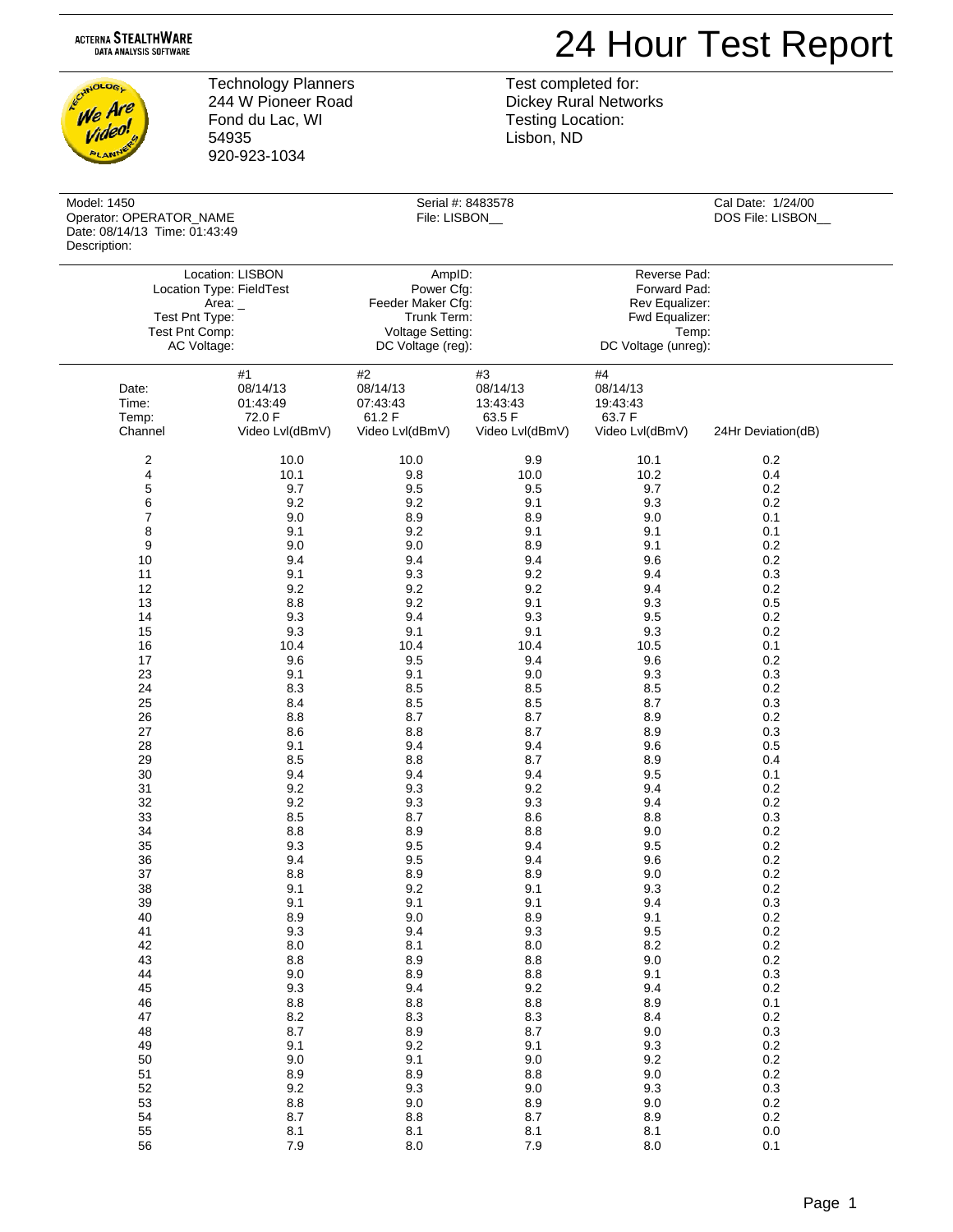### 24 Hour Test Report

CHINOLOGL We Are video! **PLAN** 

Technology Planners 244 W Pioneer Road Fond du Lac, WI 54935 920-923-1034

| Model: 1450                   |
|-------------------------------|
| Operator: OPERATOR NAME       |
| Date: 08/14/13 Time: 01:43:49 |
| Description:                  |

Test completed for: Dickey Rural Networks Testing Location: Lisbon, ND

Serial #: 8483578 Cal Date: 1/24/00<br>
File: LISBON Cal DOS File: LISBON DOS File: LISBON\_

| Date:   | #1<br>08/14/13  | #2<br>08/14/13  | #3<br>08/14/13  | #4<br>08/14/13  |                    |  |
|---------|-----------------|-----------------|-----------------|-----------------|--------------------|--|
| Time:   | 01:43:49        | 07:43:43        | 13:43:43        | 19:43:43        |                    |  |
| Temp:   | 72.0 F          | 61.2F           | 63.5 F          | 63.7 F          |                    |  |
| Channel | Video Lvl(dBmV) | Video Lvl(dBmV) | Video Lvl(dBmV) | Video Lvl(dBmV) | 24Hr Deviation(dB) |  |
|         |                 |                 |                 |                 |                    |  |
| 57      | 8.3             | 8.4             | 8.4             | 8.4             | 0.1                |  |
| 58      | 8.1             | 8.1             | 8.1             | 8.2             | 0.1                |  |
| 59      | 7.4             | 7.6             | $7.5$           | 7.6             | 0.2                |  |
| 60      | 8.1             | 8.3             | 8.3             | 8.4             | 0.3                |  |
| 61      | 7.6             | 7.8             | 7.7             | 7.8             | 0.2                |  |
| 62      | $7.5\,$         | 7.6             | $7.5\,$         | 7.7             | 0.2                |  |
| 63      | 7.6             | 7.8             | 7.7             | 7.8             | 0.2                |  |
| 64      | 6.9             | 7.1             | 6.9             | 7.1             | 0.2                |  |
| 65      | 7.6             | $7.8$           | 7.7             | 7.9             | 0.3                |  |
| 66      | 7.0             | 7.2             | 7.1             | 7.3             | 0.3                |  |
| 67      | 7.3             | $7.5\,$         | 7.4             | $7.5\,$         | 0.2                |  |
| 68      | 7.7             | 7.8             | 7.7             | 8.0             | 0.3                |  |
| 69      | 6.6             | 6.9             | 6.8             | 6.9             | 0.3                |  |
| 70      | 7.1             | 7.3             | 7.3             | $7.5\,$         | 0.4                |  |
| 71      | 7.1             | 7.3             | 7.2             | 7.3             | 0.2                |  |
| 72      | 6.4             | 6.7             | 6.6             | 6.7             | 0.3                |  |
| 73      | 6.4             | 6.6             | 6.5             | $6.6\,$         | 0.2                |  |
| 74      | 6.5             | 6.8             | 6.8             | $6.6\,$         | 0.3                |  |
| 75      | 6.7             | 6.8             | 6.8             | 6.8             | 0.1                |  |
| 76      | 7.0             | $7.3$           | 7.2             | 7.2             | 0.3                |  |
| 77      | 6.8             | $7.0$           | 6.9             | 7.0             | 0.2                |  |
| 78      | 6.7             | 6.8             | 6.7             | 6.8             | 0.1                |  |
| 79      | 6.3             | 6.4             | 6.4             | 6.4             | 0.1                |  |
| 95      | 9.1             | 9.2             | 9.0             | 9.3             | 0.3                |  |
| 99      | 9.3             | 9.4             | 9.3             | 9.5             | 0.2                |  |

| LIMIT CHECK             | Limit             | 1 2 3 4 |      |  |
|-------------------------|-------------------|---------|------|--|
| Min Video Carrier Level | 3.0 dBmV          |         | Pass |  |
| Max Delta Video Level   | 15.0 dB           |         | Pass |  |
| Min Delta V/A           | 10.0 dB           |         | Pass |  |
| Max Delta V/A           | $17.0 \text{ dB}$ |         | Pass |  |
| Max Delta Adjacent Chan | $3.0 \text{ dB}$  |         | Pass |  |
| Max 24 Hour Deviation   | $8.0 \text{ dB}$  |         | Pass |  |
| Min Digital Level       | $\cdot$ .         |         | Pass |  |
| Max Digital Level       | $\cdot$           |         | Pass |  |
| Conclusion:             |                   |         | PASS |  |
|                         |                   |         |      |  |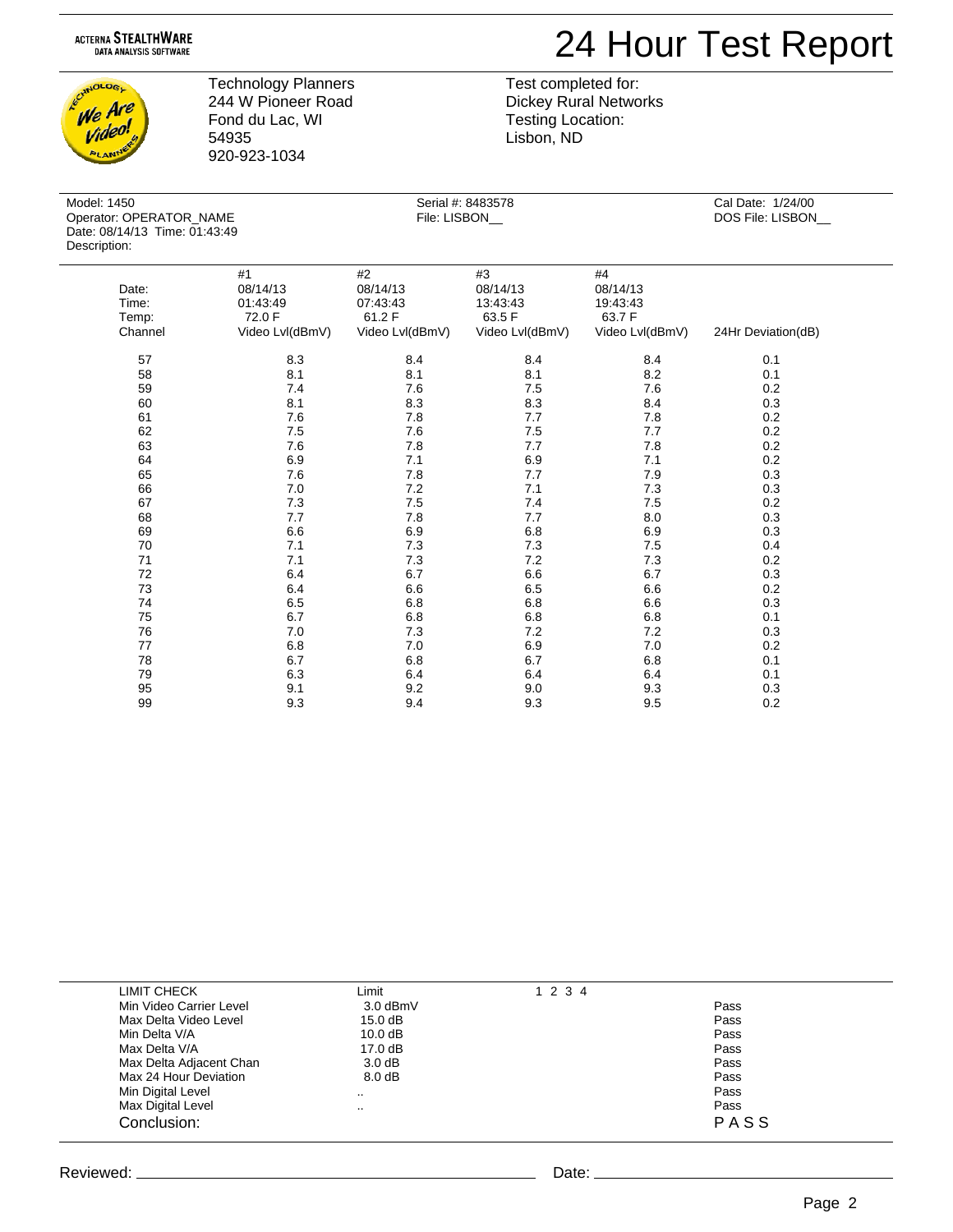### 24 Hour Test Report

CHNOLOGL We Are ve reo! **PLAN** 

Technology Planners 244 W Pioneer Road Fond du Lac, WI 54935 920-923-1034

Test completed for: Dickey Rural Networks Testing Location: Litchville, ND

| Model: 1450<br>Operator: OPERATOR_NAME<br>Date: 08/13/13 Time: 07:09:49<br>Description: |                                                         |                                                        | Serial #: 7183480<br>File: LITCHVILLE                   |                                                         | Cal Date: 4/09/01<br>DOS File: LITCHVILLE |
|-----------------------------------------------------------------------------------------|---------------------------------------------------------|--------------------------------------------------------|---------------------------------------------------------|---------------------------------------------------------|-------------------------------------------|
| Location: LITCHVILLE                                                                    |                                                         | AmpID:                                                 |                                                         | Reverse Pad:                                            |                                           |
| Location Type: FieldTest                                                                |                                                         | Power Cfg:                                             |                                                         | Forward Pad:                                            |                                           |
| Area: _                                                                                 |                                                         | Feeder Maker Cfg:                                      |                                                         | Rev Equalizer:                                          |                                           |
| Test Pnt Type:                                                                          |                                                         | Trunk Term:                                            |                                                         | Fwd Equalizer:                                          |                                           |
| Test Pnt Comp:                                                                          |                                                         | <b>Voltage Setting:</b>                                |                                                         | Temp:                                                   |                                           |
| AC Voltage:                                                                             |                                                         | DC Voltage (reg):                                      |                                                         | DC Voltage (unreg):                                     |                                           |
| Date:<br>Time:<br>Temp:<br>Channel                                                      | #1<br>08/13/13<br>07:09:49<br>70.0 F<br>Video Lvl(dBmV) | #2<br>08/13/13<br>13:09:42<br>66.7F<br>Video Lvl(dBmV) | #3<br>08/13/13<br>19:09:42<br>67.8 F<br>Video Lvl(dBmV) | #4<br>08/14/13<br>01:09:42<br>65.8 F<br>Video Lvl(dBmV) | 24Hr Deviation(dB)                        |
| 2                                                                                       | 19.0                                                    | 19.0                                                   | 19.1                                                    | 18.7                                                    | 0.4                                       |
| 4                                                                                       | 19.1                                                    | 19.0                                                   | 19.4                                                    | 19.0                                                    | 0.4                                       |
| 5                                                                                       | 19.0                                                    | 18.9                                                   | 19.3                                                    | 18.9                                                    | 0.4                                       |
| 6                                                                                       | 18.8                                                    | 18.8                                                   | 18.9                                                    | 18.5                                                    | 0.4                                       |
| 7                                                                                       | 18.2                                                    | 18.2                                                   | 18.3                                                    | 18.2                                                    | 0.1                                       |
| 8                                                                                       | 18.6                                                    | 18.5                                                   | 18.5                                                    | 18.2                                                    | 0.4                                       |
| $\boldsymbol{9}$                                                                        | 18.5                                                    | 18.5                                                   | 18.6                                                    | 18.4                                                    | 0.2                                       |
| 10                                                                                      | 18.8                                                    | 18.8                                                   | 19.1                                                    | 18.7                                                    | 0.4                                       |
| 11                                                                                      | 18.7                                                    | 18.6                                                   | 18.7                                                    | 18.6                                                    | 0.1                                       |
| 12                                                                                      | 18.6                                                    | 18.6                                                   | 18.8                                                    | 18.6                                                    | 0.2                                       |
| 13                                                                                      | 18.6                                                    | 18.6                                                   | 18.3                                                    | 18.1                                                    | 0.5                                       |
| 14                                                                                      | 19.0                                                    | 18.9                                                   | 19.0                                                    | 18.7                                                    | 0.3                                       |
| 15                                                                                      | 18.6                                                    | 18.5                                                   | 19.0                                                    | 18.5                                                    | 0.5                                       |
| 16                                                                                      | 19.9                                                    | 19.8                                                   | 19.9                                                    | 19.6                                                    | 0.3                                       |
| 17                                                                                      | 19.0                                                    | 19.0                                                   | 19.3                                                    | 18.8                                                    | 0.5                                       |
| 23                                                                                      | 18.7                                                    | 18.7                                                   | 18.8                                                    | 18.5                                                    | 0.3                                       |
| 24                                                                                      | 18.0                                                    | 18.1                                                   | 18.0                                                    | 18.0                                                    | 0.1                                       |
| 25                                                                                      | 18.1                                                    | 18.1                                                   | 18.2                                                    | 18.1                                                    | 0.1                                       |
| 26                                                                                      | 18.5                                                    | 18.4                                                   | 18.6                                                    | 18.5                                                    | 0.2                                       |
| 27                                                                                      | 18.4                                                    | 18.3                                                   | 18.4                                                    | 18.4                                                    | 0.1                                       |
| 28                                                                                      | 19.1                                                    | 19.1                                                   | 19.3                                                    | 19.1                                                    | 0.2                                       |
| 29                                                                                      | 18.5                                                    | 18.2                                                   | 18.4                                                    | 18.4                                                    | 0.3                                       |
| 30                                                                                      | 19.0                                                    | 19.0                                                   | 19.1                                                    | 19.1                                                    | 0.1                                       |
| 31                                                                                      | 19.0                                                    | 18.9                                                   | 19.1                                                    | 19.0                                                    | 0.2                                       |
| 32                                                                                      | 19.1                                                    | 19.0                                                   | 19.1                                                    | 19.0                                                    | 0.1                                       |
| 33                                                                                      | 18.3                                                    | 18.2                                                   | 18.3                                                    | 18.2                                                    | 0.1                                       |
| 34                                                                                      | 18.9                                                    | 18.7                                                   | 18.9                                                    | 18.7                                                    | 0.2                                       |
| 35                                                                                      | 19.3                                                    | 19.2                                                   | 19.3                                                    | 19.1                                                    | 0.2                                       |
| 36                                                                                      | 19.2                                                    | 19.1                                                   | 19.2                                                    | 19.2                                                    | 0.1                                       |
| 37                                                                                      | 19.0                                                    | 18.9                                                   | 19.0                                                    | 18.9                                                    | 0.1                                       |
| 38                                                                                      | 18.9                                                    | 18.8                                                   | 19.0                                                    | 18.9                                                    | $0.2\,$                                   |
| 39                                                                                      | 19.1                                                    | 19.1                                                   | 19.2                                                    | 19.2                                                    | 0.1                                       |
| 40                                                                                      | 19.0                                                    | 18.9                                                   | 19.1                                                    | 18.9                                                    | 0.2                                       |
| 41                                                                                      | 19.3                                                    | 19.2                                                   | 19.3                                                    | 19.3                                                    | 0.1                                       |
| 42                                                                                      | 18.5                                                    | 18.4                                                   | 18.5                                                    | 18.4                                                    | 0.1                                       |
| 43                                                                                      | 19.2                                                    | 19.1                                                   | 19.3                                                    | 19.1                                                    | $0.2\,$                                   |
| 44                                                                                      | 19.4                                                    | 19.3                                                   | 19.5                                                    | 19.4                                                    | 0.2                                       |
| 45                                                                                      | $20.0\,$                                                | 19.9                                                   | 20.0                                                    | 19.9                                                    | 0.1                                       |
| 46                                                                                      | 19.2                                                    | 19.1                                                   | 19.2                                                    | 19.1                                                    | 0.1                                       |
| 47                                                                                      | 18.8                                                    | 18.7                                                   | 18.8                                                    | 18.7                                                    | 0.1                                       |
| 48                                                                                      | 19.2                                                    | 19.2                                                   | 19.2                                                    | 19.2                                                    | 0.0                                       |
| 49                                                                                      | 19.5                                                    | 19.4                                                   | 19.6                                                    | 19.6                                                    | 0.2                                       |
| 50                                                                                      | 19.6                                                    | 19.5                                                   | 19.7                                                    | 19.5                                                    | $0.2\,$                                   |
| 51                                                                                      | 19.5                                                    | 19.6                                                   | 19.7                                                    | 19.6                                                    | $0.2\,$                                   |
| 52                                                                                      | 19.7                                                    | 19.8                                                   | 19.9                                                    | 19.7                                                    | $0.2\,$                                   |
| 53                                                                                      | 19.9                                                    | 19.9                                                   | 19.9                                                    | 19.7                                                    | $0.2\,$                                   |
| 54                                                                                      | 19.9                                                    | 19.9                                                   | 20.1                                                    | 19.8                                                    | $0.3\,$                                   |

55 19.2 19.2 19.2 19.1 19.0 0.2 56 19.4 19.4 19.5 19.2 0.3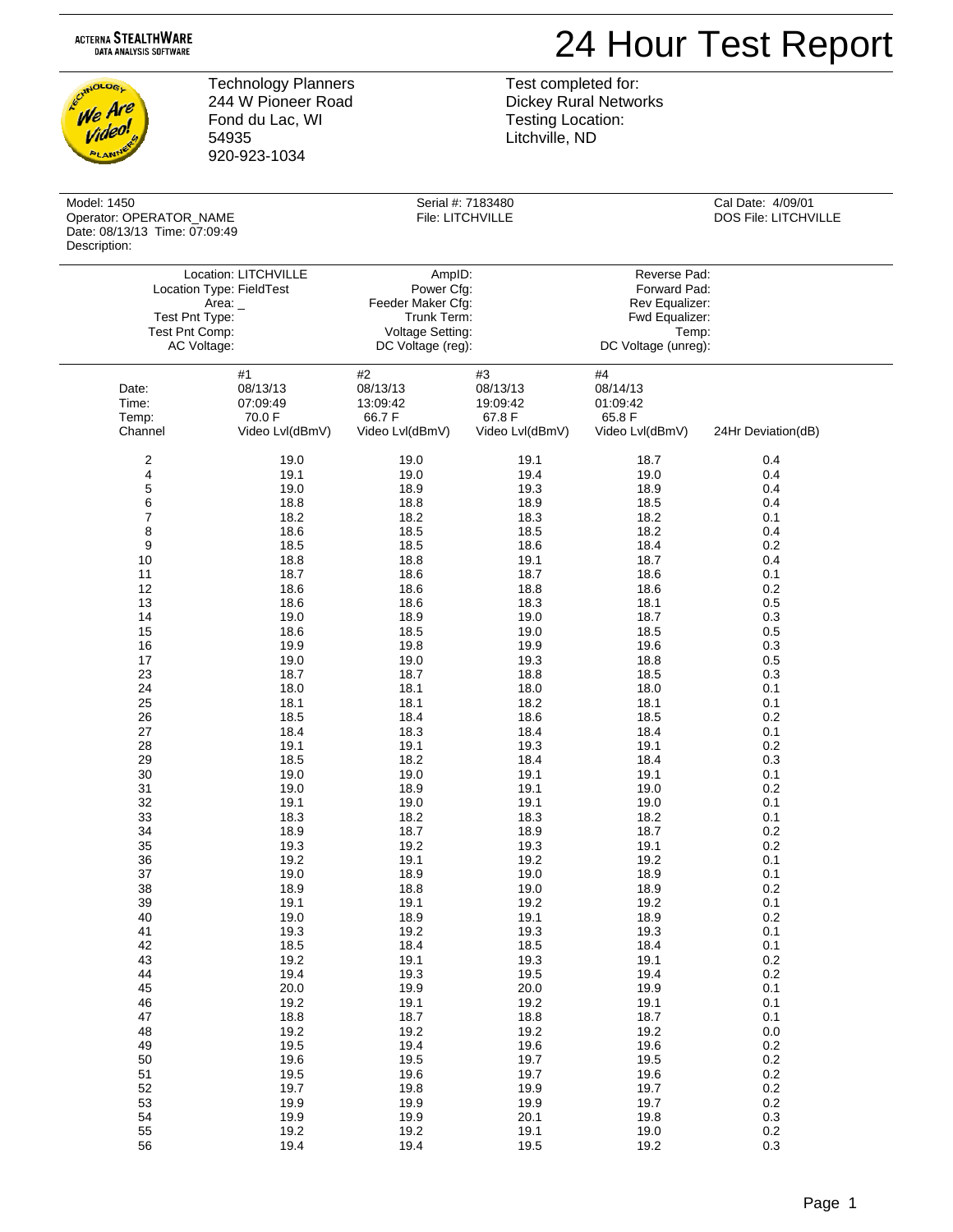

CHINOLOGL We Are *Video!* **PLAN** 

Technology Planners 244 W Pioneer Road Fond du Lac, WI 54935 920-923-1034

| Model: 1450                   |
|-------------------------------|
| Operator: OPERATOR NAME       |
| Date: 08/13/13 Time: 07:09:49 |
| Description:                  |

Test completed for: Dickey Rural Networks Testing Location: Litchville, ND

| Model: 1450<br>Operator: OPERATOR_NAME<br>Date: 08/13/13 Time: 07:09:49<br>Description: |                 | Serial #: 7183480<br>File: LITCHVILLE |                 |                 | Cal Date: 4/09/01<br>DOS File: LITCHVILLE |  |
|-----------------------------------------------------------------------------------------|-----------------|---------------------------------------|-----------------|-----------------|-------------------------------------------|--|
|                                                                                         | #1              | #2                                    | #3              | #4              |                                           |  |
| Date:                                                                                   | 08/13/13        | 08/13/13                              | 08/13/13        | 08/14/13        |                                           |  |
| Time:                                                                                   | 07:09:49        | 13:09:42                              | 19:09:42        | 01:09:42        |                                           |  |
| Temp:                                                                                   | 70.0 F          | 66.7F                                 | 67.8 F          | 65.8 F          |                                           |  |
| Channel                                                                                 | Video Lvl(dBmV) | Video Lvl(dBmV)                       | Video Lvl(dBmV) | Video Lvl(dBmV) | 24Hr Deviation(dB)                        |  |
| 57                                                                                      | 19.8            | 19.7                                  | 19.8            | 19.5            | 0.3                                       |  |
| 58                                                                                      | 19.7            | 19.6                                  | 19.8            | 19.5            | 0.3                                       |  |
| 59                                                                                      | 19.3            | 19.2                                  | 19.4            | 19.0            | 0.4                                       |  |
| 60                                                                                      | 19.7            | 19.6                                  | 20.1            | 19.5            | 0.6                                       |  |
| 61                                                                                      | 19.4            | 19.4                                  | 19.5            | 19.2            | 0.3                                       |  |
| 62                                                                                      | 19.2            | 19.2                                  | 19.3            | 19.0            | 0.3                                       |  |
| 63                                                                                      | 19.2            | 19.2                                  | 19.4            | 19.0            | 0.4                                       |  |
| 64                                                                                      | 18.8            | 18.8                                  | 18.9            | 18.5            | 0.4                                       |  |
| 65                                                                                      | 19.4            | 19.5                                  | 19.5            | 19.0            | 0.5                                       |  |
| 66                                                                                      | 19.1            | 19.2                                  | 19.2            | 18.7            | 0.5                                       |  |
| 67                                                                                      | 19.5            | 19.5                                  | 19.6            | 19.1            | 0.5                                       |  |
| 68                                                                                      | 19.7            | 20.0                                  | 20.1            | 19.6            | 0.5                                       |  |
| 69                                                                                      | 19.3            | 19.3                                  | 19.3            | 18.9            | 0.4                                       |  |
| 70                                                                                      | 19.8            | 19.9                                  | 19.9            | 19.5            | 0.4                                       |  |
| 71                                                                                      | 20.0            | 20.0                                  | 20.1            | 19.7            | 0.4                                       |  |
| 72                                                                                      | 19.3            | 19.3                                  | 19.3            | 18.9            | 0.4                                       |  |
| 73                                                                                      | 19.4            | 19.4                                  | 19.6            | 19.1            | 0.5                                       |  |
| 74                                                                                      | 19.5            | 19.5                                  | 19.5            | 19.1            | 0.4                                       |  |
| 75                                                                                      | 19.7            | 19.7                                  | 19.8            | 19.3            | 0.5                                       |  |
| 76                                                                                      | 20.2            | 20.2                                  | 20.3            | 19.9            | 0.4                                       |  |
| 77                                                                                      | 19.8            | 19.8                                  | 19.9            | 19.4            | 0.5                                       |  |
| 78                                                                                      | 19.7            | 19.9                                  | 19.9            | 19.5            | 0.4                                       |  |
| 79                                                                                      | 19.2            | 19.3                                  | 19.3            | 19.0            | 0.3                                       |  |
| 95                                                                                      | 18.9            | 18.8                                  | 19.0            | 18.5            | 0.5                                       |  |
| 99                                                                                      | 19.0            | 18.8                                  | 18.9            | 18.5            | 0.5                                       |  |

| LIMIT CHECK             | Limit              | 1 2 3 4 |      |  |
|-------------------------|--------------------|---------|------|--|
|                         |                    |         |      |  |
| Min Video Carrier Level | $3.0$ dBmV         |         | Pass |  |
| Max Delta Video Level   | 15.0 dB            |         | Pass |  |
| Min Delta V/A           | 10.0 dB            |         | Pass |  |
| Max Delta V/A           | 17.0 dB            |         | Pass |  |
| Max Delta Adjacent Chan | $3.0 \text{ dB}$   |         | Pass |  |
| Max 24 Hour Deviation   | 8.0 <sub>d</sub> B |         | Pass |  |
| Min Digital Level       | $\sim$ $\sim$      |         | Pass |  |
| Max Digital Level       | $\cdot$ .          |         | Pass |  |
| Conclusion:             |                    |         | PASS |  |
|                         |                    |         |      |  |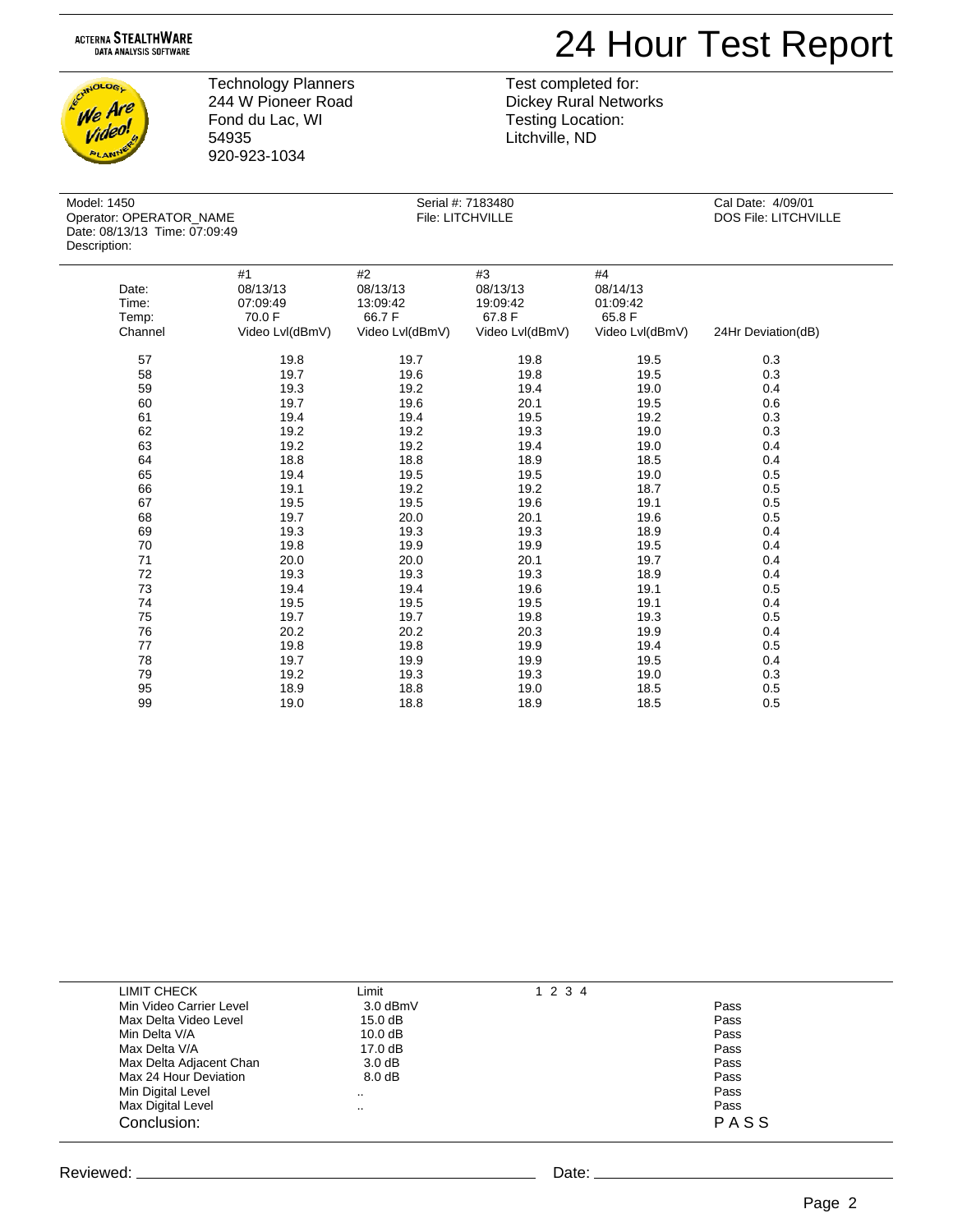### 24 Hour Test Report

**NOLDGL** We Are video! **PLAN** 

Technology Planners 244 W Pioneer Road Fond du Lac, WI 54935 920-923-1034

Test completed for: Dickey Rural Networks Testing Location: Rutland, ND

| Model: 1750<br>Operator: OPERATOR_NAME<br>Date: 08/13/13 Time: 22:28:35<br>Description:                          |                            | Serial #: 2420532<br>File: RUTLAND                                                                |                            | Cal Date: 2/11/02<br>DOS File: RUTLAND                                                           |                    |  |
|------------------------------------------------------------------------------------------------------------------|----------------------------|---------------------------------------------------------------------------------------------------|----------------------------|--------------------------------------------------------------------------------------------------|--------------------|--|
| Location: RUTLAND<br>Location Type: FieldTest<br>Area: $_{-}$<br>Test Pnt Type:<br>Test Pnt Comp:<br>AC Voltage: |                            | AmpID:<br>Power Cfg:<br>Feeder Maker Cfg:<br>Trunk Term:<br>Voltage Setting:<br>DC Voltage (reg): |                            | Reverse Pad:<br>Forward Pad:<br>Rev Equalizer:<br>Fwd Equalizer:<br>Temp:<br>DC Voltage (unreg): |                    |  |
| Date:<br>Time:                                                                                                   | #1<br>08/13/13<br>22:28:35 | #2<br>08/14/13<br>04:27:50                                                                        | #3<br>08/14/13<br>10:27:50 | $\#4$<br>08/14/13<br>16:27:49                                                                    |                    |  |
| Temp:<br>Channel                                                                                                 | 72.0 F<br>Video Lvl(dBmV)  | 63.7 F<br>Video Lvl(dBmV)                                                                         | 63.9F<br>Video Lvl(dBmV)   | 65.7 F<br>Video Lvl(dBmV)                                                                        | 24Hr Deviation(dB) |  |
|                                                                                                                  |                            |                                                                                                   |                            |                                                                                                  |                    |  |
| $\overline{c}$                                                                                                   | 13.9                       | 13.6                                                                                              | 13.6                       | 13.7                                                                                             | 0.3                |  |
| 4                                                                                                                | 15.3                       | 14.7                                                                                              | 15.0                       | 15.0                                                                                             | 0.6                |  |
| 5                                                                                                                | 15.2                       | 14.8                                                                                              | 14.7                       | 14.8                                                                                             | 0.5                |  |
| 6                                                                                                                | 14.9                       | 14.6                                                                                              | 14.6                       | 14.6                                                                                             | 0.3                |  |
| $\boldsymbol{7}$                                                                                                 | 14.8                       | 14.3                                                                                              | 14.3                       | 14.3                                                                                             | 0.5                |  |
| 8                                                                                                                | 15.0                       | 14.8                                                                                              | 14.8                       | 14.8                                                                                             | 0.2                |  |
| $\boldsymbol{9}$                                                                                                 | 14.7                       | 14.8                                                                                              | 14.8                       | 14.7                                                                                             | 0.1                |  |
| 10                                                                                                               | 15.2                       | 15.0                                                                                              | 15.0                       | 15.0                                                                                             | 0.2                |  |
| 11                                                                                                               | 15.0                       | 15.1                                                                                              | 15.1                       | 15.0                                                                                             | 0.1                |  |
| 12                                                                                                               | 15.2                       | 15.2                                                                                              | 15.2                       | 15.1                                                                                             | 0.1                |  |
| 13                                                                                                               | 14.6                       | 14.9                                                                                              | 14.9                       | 14.9                                                                                             | 0.3                |  |
| 14                                                                                                               | 15.4                       | 15.1                                                                                              | 15.2                       | 15.1                                                                                             | 0.3                |  |
| 15                                                                                                               | 14.7                       | 14.1                                                                                              | 14.2                       | 14.2                                                                                             | 0.6                |  |
| 16                                                                                                               | 16.2                       | 15.8                                                                                              | 15.9                       | 15.8                                                                                             | 0.4                |  |
|                                                                                                                  |                            |                                                                                                   |                            |                                                                                                  |                    |  |
| 17                                                                                                               | 15.5                       | 15.0                                                                                              | 15.0                       | 15.3                                                                                             | 0.5                |  |
| 23                                                                                                               | 15.5                       | 15.2                                                                                              | 15.3                       | 15.2                                                                                             | 0.3                |  |
| 24                                                                                                               | 14.7                       | 14.6                                                                                              | 14.7                       | 14.7                                                                                             | 0.1                |  |
| 25                                                                                                               | 14.7                       | 14.4                                                                                              | 14.4                       | 14.5                                                                                             | 0.3                |  |
| 26                                                                                                               | 15.4                       | 15.1                                                                                              | 15.1                       | 15.1                                                                                             | 0.3                |  |
| 27                                                                                                               | 15.4                       | 15.3                                                                                              | 15.3                       | 15.3                                                                                             | 0.1                |  |
| 28                                                                                                               | 16.0                       | 15.8                                                                                              | 15.9                       | 15.9                                                                                             | 0.2                |  |
| 29                                                                                                               | 15.0                       | 15.2                                                                                              | 15.2                       | 15.3                                                                                             | 0.3                |  |
| 30                                                                                                               | 16.1                       | 15.7                                                                                              | 15.8                       | 15.8                                                                                             | 0.4                |  |
| 31                                                                                                               | 16.2                       | 15.8                                                                                              | 15.9                       | 15.9                                                                                             | 0.4                |  |
| 32                                                                                                               | 15.9                       | 15.6                                                                                              | 15.7                       | 15.7                                                                                             | 0.3                |  |
| 33                                                                                                               | 14.5                       | 14.4                                                                                              | 14.4                       | 14.5                                                                                             | 0.1                |  |
| 34                                                                                                               | 15.8                       | 15.6                                                                                              | 15.7                       | 15.6                                                                                             | 0.2                |  |
| 35                                                                                                               | 16.1                       | 16.0                                                                                              | 16.0                       | 16.0                                                                                             | 0.1                |  |
| 36                                                                                                               | 15.5                       | 15.6                                                                                              | 15.6                       | 15.6                                                                                             | 0.1                |  |
| 37                                                                                                               | 15.6                       | 15.4                                                                                              | 15.5                       | 15.4                                                                                             | 0.2                |  |
| 38                                                                                                               | 15.9                       | 16.1                                                                                              | 15.8                       | 15.7                                                                                             | 0.4                |  |
| 39                                                                                                               | 15.8                       | 15.6                                                                                              | 15.7                       | 15.7                                                                                             | 0.2                |  |
| 40                                                                                                               | 15.4                       | 15.3                                                                                              | 15.4                       | 15.3                                                                                             | 0.1                |  |
| 41                                                                                                               | 16.1                       | 15.9                                                                                              | 16.0                       | 15.9                                                                                             | 0.2                |  |
| 42                                                                                                               | 14.5                       | 14.7                                                                                              | 14.7                       | 14.6                                                                                             | 0.2                |  |
| 43                                                                                                               |                            | 15.0                                                                                              |                            | 15.0                                                                                             |                    |  |
|                                                                                                                  | 15.1                       |                                                                                                   | 15.1                       |                                                                                                  | 0.1                |  |
| 44                                                                                                               | 15.7                       | 15.2                                                                                              | 15.3                       | 15.1                                                                                             | 0.6                |  |
| 45                                                                                                               | 16.6                       | 16.5                                                                                              | 16.6                       | 16.4                                                                                             | 0.2                |  |
| 46                                                                                                               | 15.5                       | 15.4                                                                                              | 15.4                       | 15.4                                                                                             | 0.1                |  |
| 47                                                                                                               | 14.2                       | 14.1                                                                                              | 14.1                       | 14.1                                                                                             | 0.1                |  |
| 48                                                                                                               | 15.7                       | 15.7                                                                                              | 15.6                       | 15.5                                                                                             | $0.2\,$            |  |
| 49                                                                                                               | 16.4                       | 16.2                                                                                              | 16.3                       | 16.3                                                                                             | 0.2                |  |
| 50                                                                                                               | 15.9                       | 15.8                                                                                              | 15.7                       | 15.7                                                                                             | $0.2\,$            |  |
| 51                                                                                                               | 15.7                       | 15.5                                                                                              | 15.5                       | 15.5                                                                                             | $0.2\,$            |  |
| 52                                                                                                               | 16.4                       | 16.3                                                                                              | 16.3                       | 16.2                                                                                             | $0.2\,$            |  |
| 53                                                                                                               | 16.2                       | 16.1                                                                                              | 16.1                       | 16.1                                                                                             | 0.1                |  |
| 54                                                                                                               | 15.2                       | 15.1                                                                                              | 15.1                       | 15.1                                                                                             | 0.1                |  |

55 14.4 14.6 14.6 14.6 0.2 56 15.5 15.6 15.3 15.3 0.3